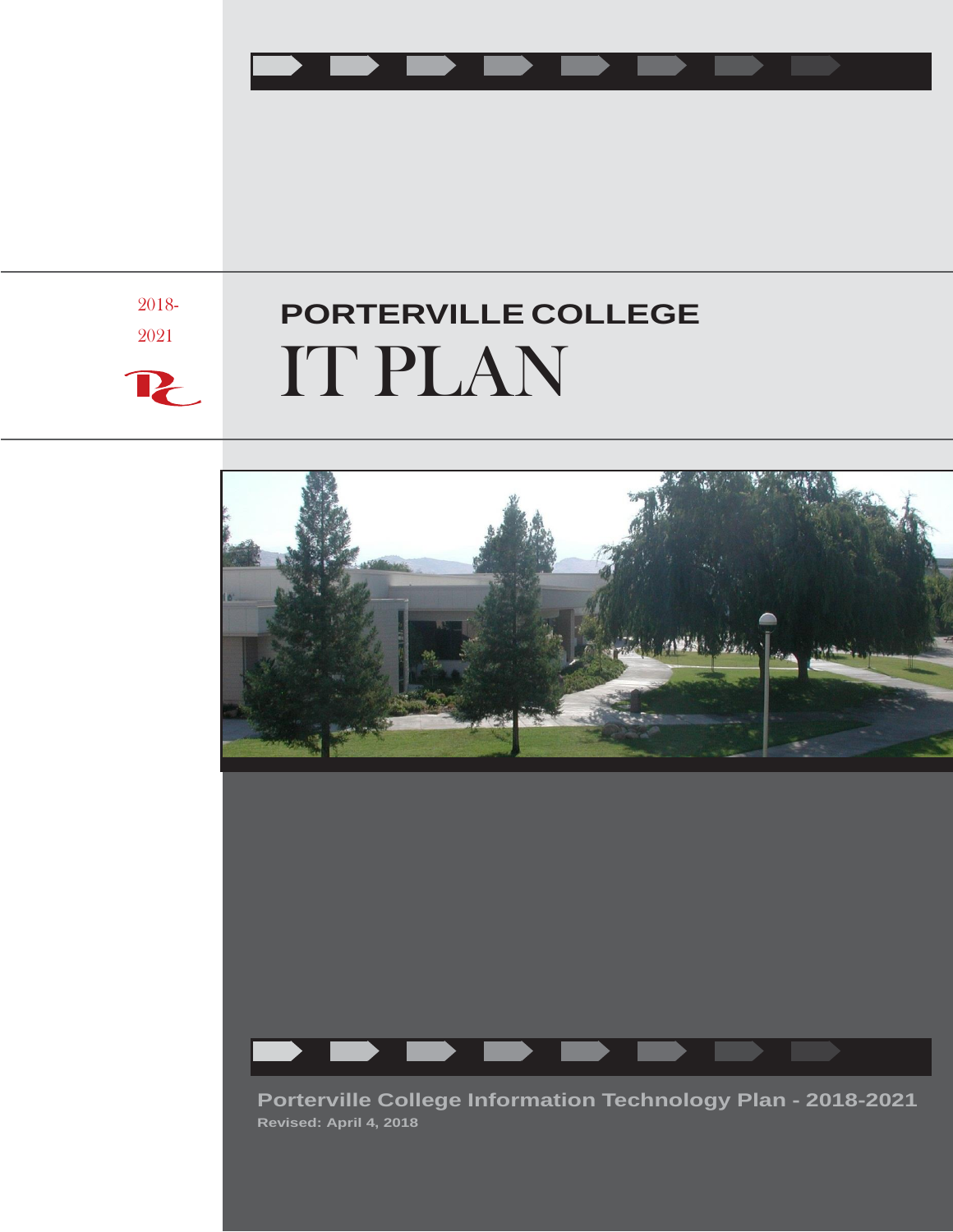## **TABLE OF CONTENTS**

| TRAINING STUDENTS AND STAFF ON THE USE OF INFORMATION TECHNOLOGY 6 |
|--------------------------------------------------------------------|
|                                                                    |
|                                                                    |
| PROCESS FOR PROVIDING NEW / UPGRADED TECHNOLOGY EQUIPMENT AND      |
|                                                                    |
|                                                                    |
|                                                                    |
|                                                                    |
|                                                                    |
|                                                                    |
|                                                                    |
|                                                                    |
|                                                                    |
|                                                                    |
|                                                                    |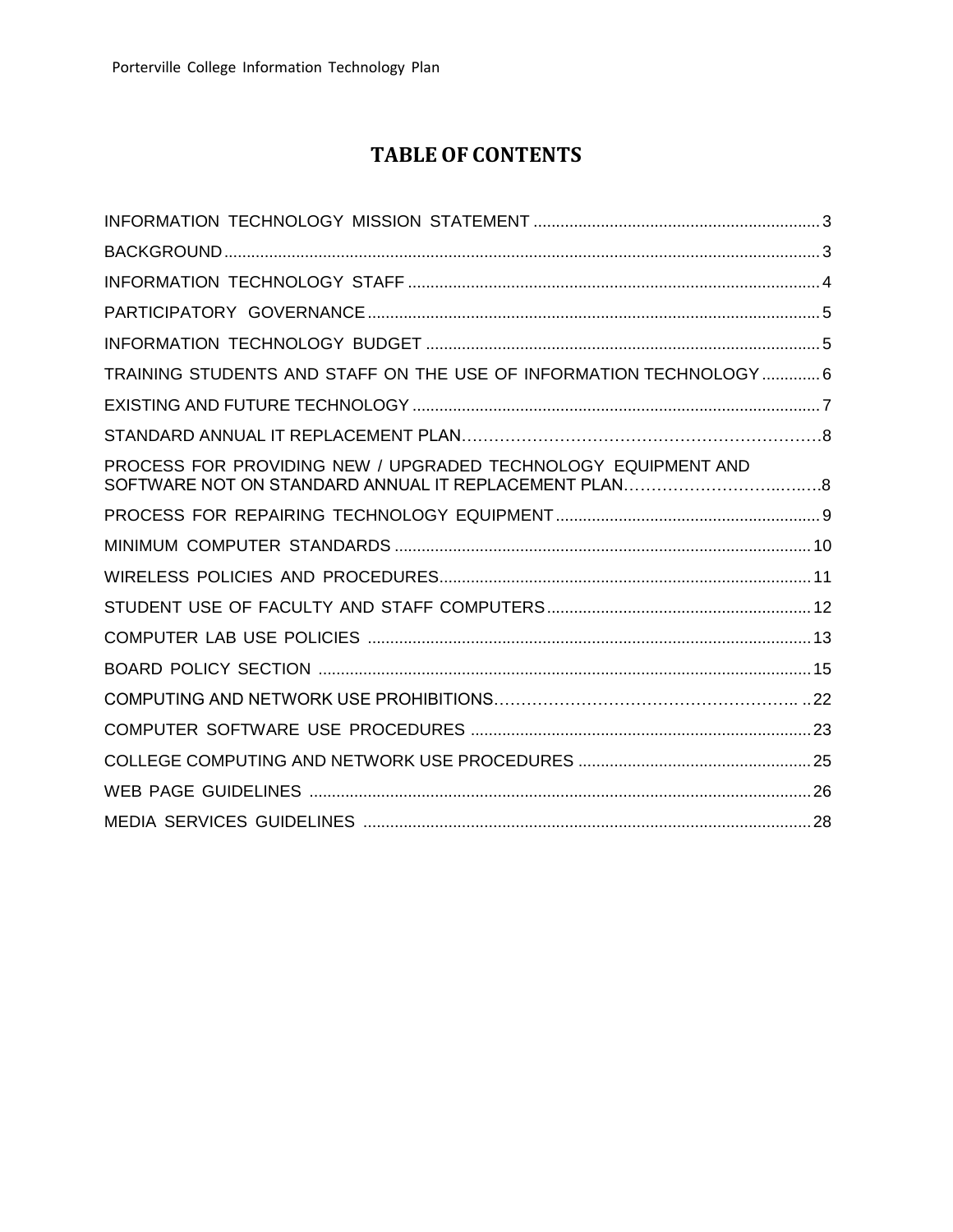# <span id="page-2-0"></span>**INFORMATION TECHNOLOGY MISSION STATEMENT**

The Porterville College Information Technology Department will maintain a reliable technological environment by providing comprehensive support that meets the needs of students, faculty, classified staff and administration to promote a student-centered environment for teaching and learning.

## <span id="page-2-1"></span>**BACKGROUND**

The current IT (Information Technology) team has a combined experience of 65+ years of service in IT. They work as a dedicated team with complete cross-training. They all have a strong desire to improve their expertise and service as much as possible.

The IT team of Porterville College supports and maintains a variety of IT equipment on the campus. They also work closely with KCCD (Kern Community College District) IT staff to maintain connectivity with the district WAN (Wide Area Network) connection.

As stated in the college mission statement, students are our focus. In that regard, the Porterville College IT team collaborates with other district-wide IT professionals to provide the best possible learning environment with the most advanced technology available. They contribute to all aspects of instruction and student services by maintaining the technology involved in those areas.

The IT team provides desktop support for hardware and software in person, remotely and over the phone when needed. The IT team also ensures that students have access to reliable computers and peripheral equipment in student computer labs and classrooms.

The IT team handles hardware repairs for computers and peripheral devices. In addition, they provide some training for end-users on an individual basis as needed.

The timely maintenance of equipment from the end-user's computer to the infrastructure and quick response time for repairs ensures that IT disruption to the college is minimized. The goal of IT is to meet technology needs as responsively and effectively as possible.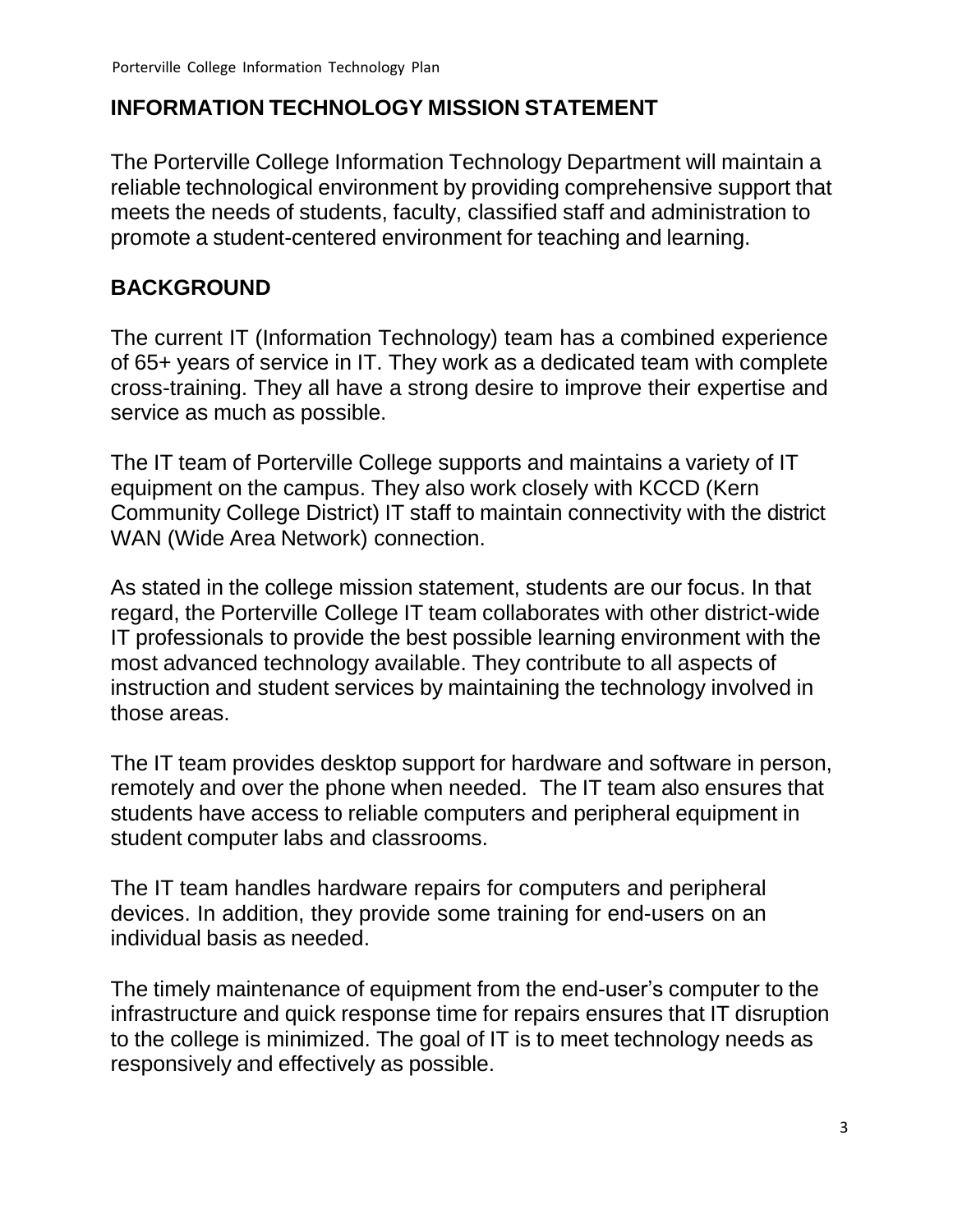The IT team maintains approximately 700 computers and approximately 25 virtual server instances. These devices support administrative, faculty, staff, and student use, including those in computer labs, classrooms, and the library.

The IT team also supports all staff, faculty, and administrative services including student services and business services. The team keeps critical campus IT operations such as network and Wi-Fi connections running.

# <span id="page-3-0"></span>**INFORMATION TECHNOLOGY STAFF**

The staffing structure within the IT Department is designed around cooperative teamwork with the highest efficiency possible. This streamlined approach to staffing has forced the team to continually cross train. Cross training allows for a member of the team to be absent yet still have their responsibilities taken care of with little or no downtime to the campus.



The current IT staff consists of the following: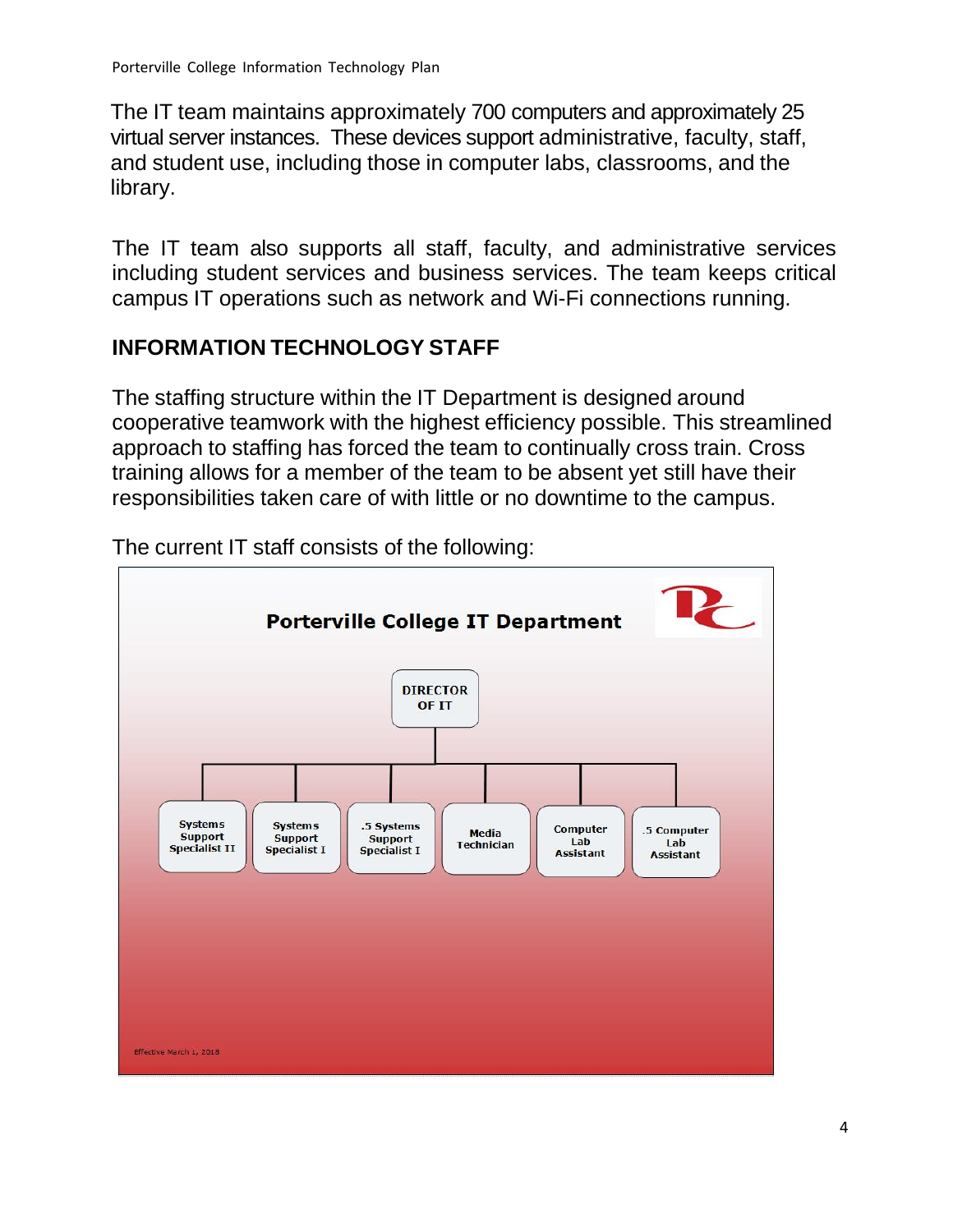As the network grows and as the college budget allows for it, the one parttime Systems Support Specialist I technician should be made full-time employee.

# <span id="page-4-0"></span>**PARTICIPATORYGOVERNANCE**

Porterville College Information Technology staff is a valuable fixture in all aspects of the college's operations. Therefore, they actively participate in a variety of the college's most important participatory governance committees including:

- District Wide Information Technology Managers Committee
- Information Technology Committee
- College Council
- Facilities Planning and Advisory Committee
- Administrative Council
- Budget Committee
- Distance Education Committee

# <span id="page-4-1"></span>**INFORMATION TECHNOLOGY BUDGET**

The Porterville College Information Technology Department budget is based primarily on supporting the department's identified student learning outcomes. Improving student access to information technology resources and providing cutting edge technology to support student learning. Further information on the IT department's student learning outcomes can be found in the IT Program Review. The budget is also based on the support of the overall technology of the campus.

| 4313 Non-Instructional Supplies and Materials    | \$26,500 |
|--------------------------------------------------|----------|
| 5119 Other Non-Instructional Consulting Services | \$3,500  |
| 5220 Employee Travel                             | \$2,000  |
| 5650 Software Licensing/ Maintenance             | \$48,000 |
| 5685 Computer Hardware Maintenance Agreements    | \$30,000 |
| 5690 Other Maintenance/Repairs                   | \$4,500  |
| 5880 Taxes - Licenses & Permits                  | \$123    |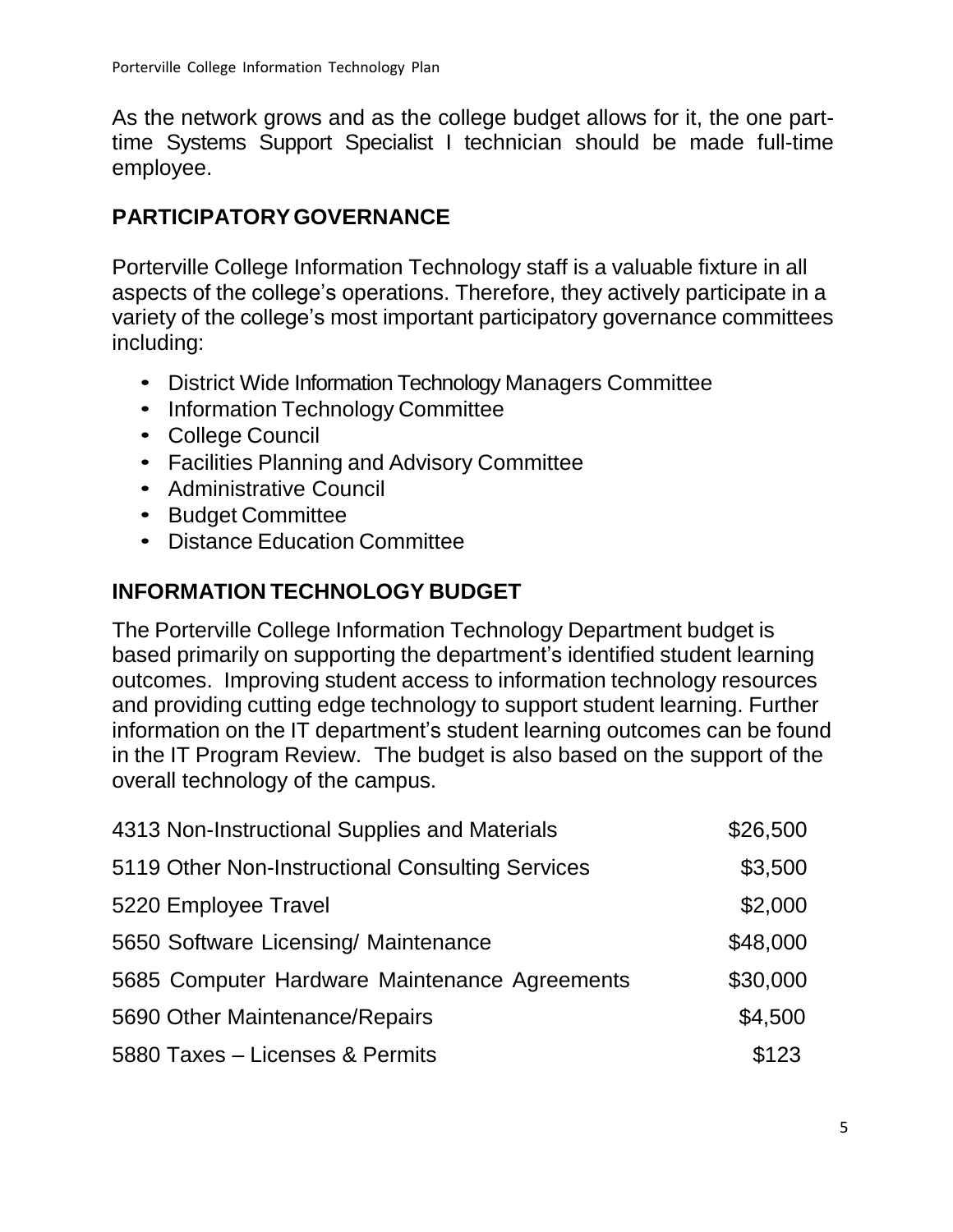| TOTAL ANNUAL DISCRETIONARY BUDGET                 | \$181,929 |
|---------------------------------------------------|-----------|
| 6412FA Computer/Technology Equipment Fixed Assets | \$22,256  |
| 6412 Computer/Technology Equipment                | \$44,000  |
| 6214 Buildings – Testing & Inspection             | \$500     |
| 5890 Other Services & Expenses                    | \$550     |

### **TRAINING STUDENTS AND STAFF ON THE USE OF INFORMATION TECHNOLOGY**

Porterville College has made it a priority to effectively implement technology in support of its institutional mission, and training is a key component. There are a number of ways in which training for effective use of technology is accomplished at the college. The college offers a number of training opportunities for students.

- Learning Center orientations provided by the Learning Center Technician (LCT).
- One-on-one help from the LCT as needed.
- Microsoft Office online tutorials access provided on the college's website.

College employees have a number of support resources when it comes to effective use of technology. These include:

- 1) A staff technology lab (Technology Learning Center or TLC). This contains state-of-the-art computer hardware and software. The Educational Media Design Specialist (EMDS) assists with employee use of the lab equipment by appointment and as needed. There is also a binder in the TLC with step-by-step instructions for the most commonly performed functions, in the event that the EMDS is unavailable.
- 2) The TLC Website. Employees can find job-aids, technology tips, and links to a wide variety of technology training resources.
- 3) FLEX day's technology training events. Presenters have included the college's Web Content Editor, the college's IT Technicians, the EMDS, a KCCD technology representative and occasionally a hardware or software representative.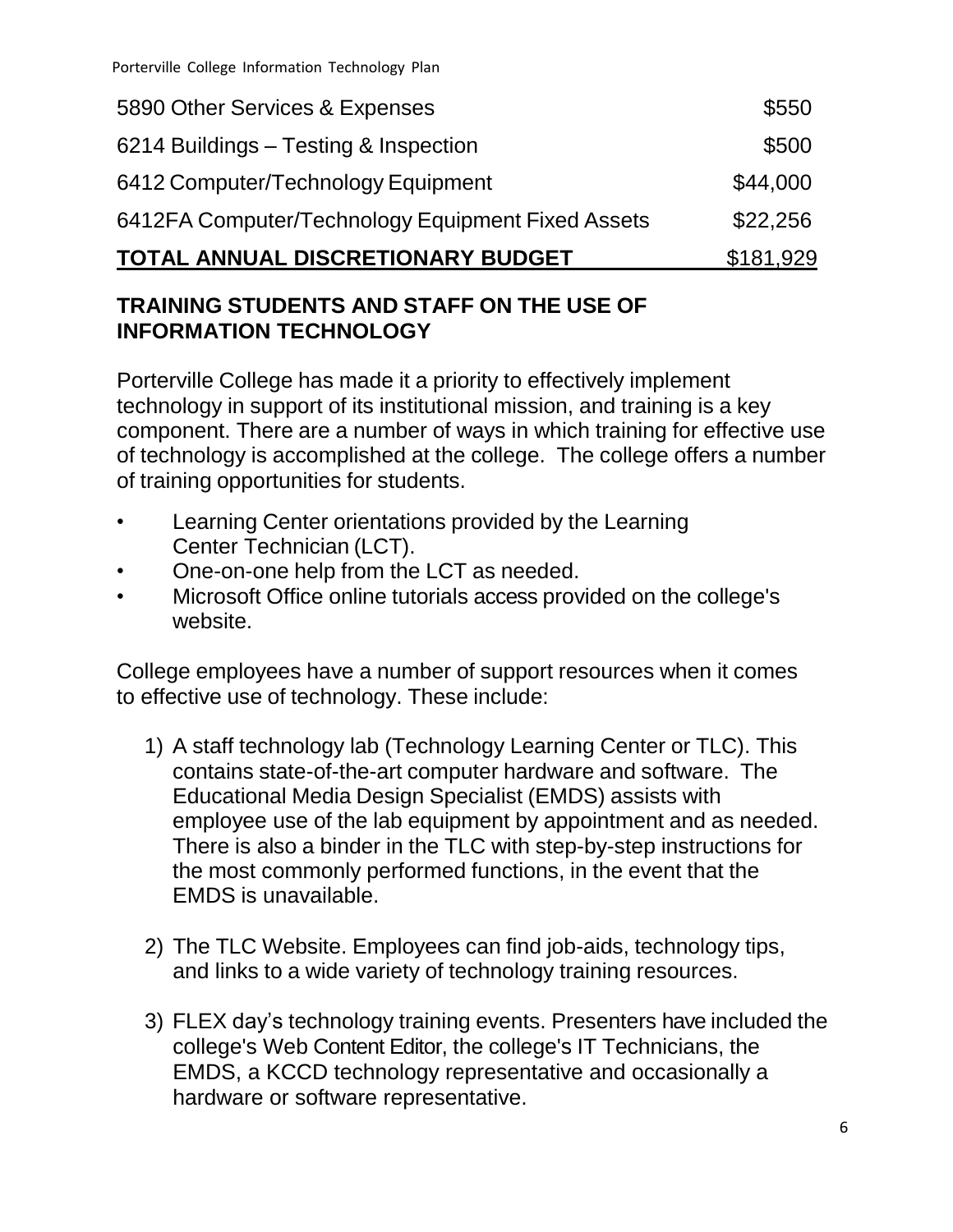- 4) Technology workshops. The EMDS offers a variety of technology workshops each semester to help faculty and staff effectively incorporate technology into their college functions.
- 5) Technology training camps. Immediately after the spring semester, the EMDS frequently offers a technology training camp, involving multiple days of training and culminating in a completed project.
- 6) One-on-one assistance from TLC. Faculty members who utilize the College's Learning Center receive training from the LCT on the special software used in that lab.

In addition to the training opportunities previously mentioned, all employees and students of the college can get immediate assistance with technical questions by contacting the help desk, which is available by phone or the on the web, 24 hours a day, 7 days a week. Students working on computers in the Computer Commons can also get immediate help from the on duty Computer Lab Assistant.

# **EXISTING AND FUTURE TECHNOLOGY**

As of spring 2015, Porterville College has been connected to the Kern Community College District office via a 1 GB data line connection, of which 300MB is currently being allocated for use. This connection allows access to district based applications and also provides internet access for the college connecting through the District Office.

A second 1 GB data connection to the Kern Community College District office is used as a backup connection for disaster recovery, backups and other essential functions such as Banner access and Canvas access, during down times.

The College currently offers Wi-Fi access to users via two Wi-Fi SSID groups, KCCDOpen and KCCDSecure. The Wi-Fi access points for these groups connect via the 802.11 a/b/g/n/ac standards.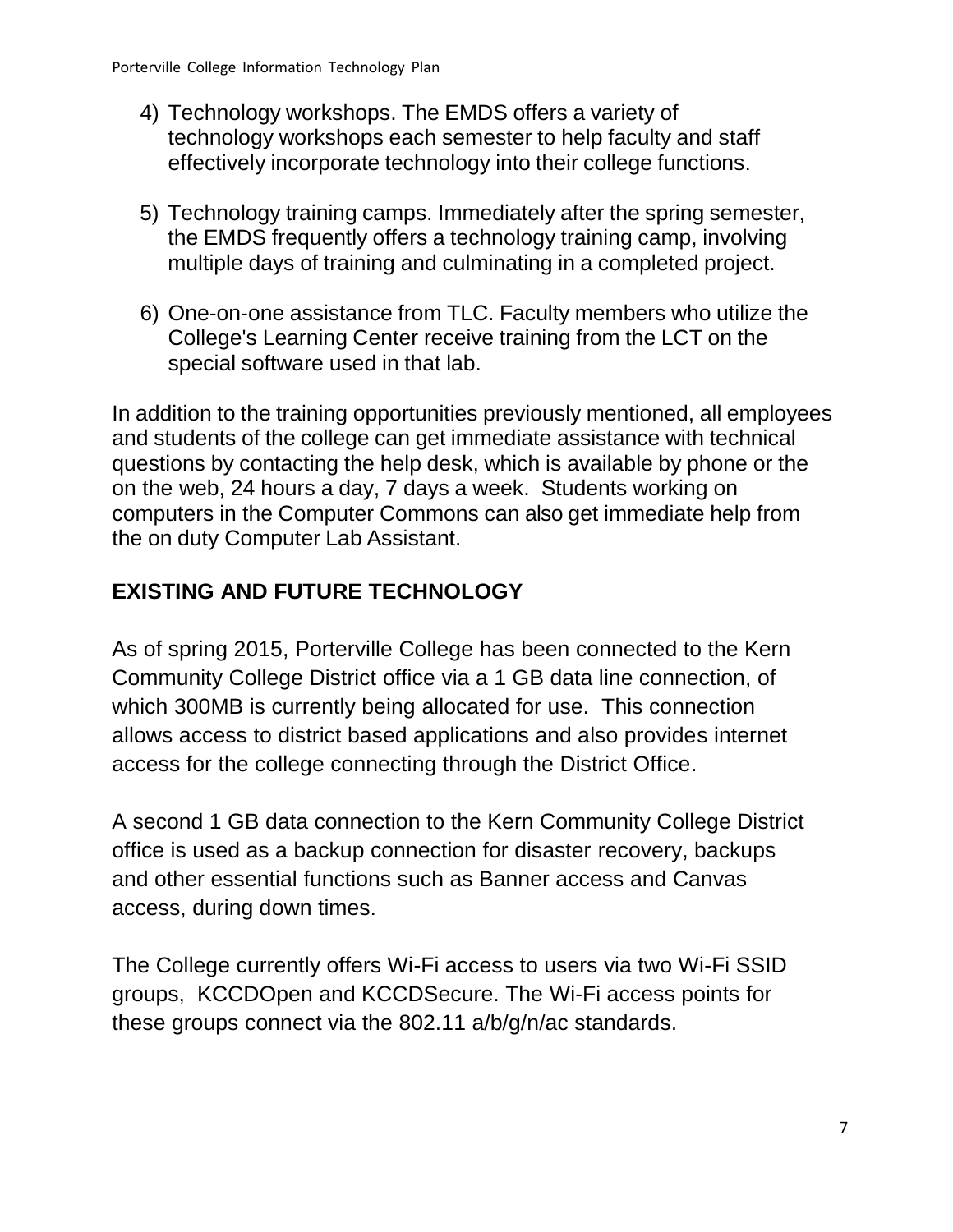Future projects will include upgrading all Wi-Fi network controllers from a 1GB uplink connection to a 10GB uplink connections to the main network equipment. This upgrade will allow for better bandwidth utilization of Wi-Fi clients.

# **STANDARD ANNUAL IT REPLACEMENT PLAN**

The goal for technology equipment replacement is to replace equipment which is three years old or older.

- 1. Emphasis for equipment replacement will be placed on student use areas such as classrooms, commons areas, computer labs, library and student work rooms.
- 2. Equipment will be evaluated for replacement. Any equipment which is still functioning and useful may have hardware upgrades or rebuilds applied to them for use in other areas.
- 3. Dependent upon budgetary constraints, equipment replaced under the annual replacement plan may be replaced with brand new equipment or certified refurbished equipment.
- 4. Software will be evaluated to ensure it is still required. If newer versions are available and are compatible with current operating systems, recommendations will be made for software upgrades.

# **PROCESS FOR PROVIDING NEW / UPGRADED TECHNOLOGY EQUIPMENT AND SOFTWARE NOT ON STANDARD ANNUAL IT REPLACEMENT PLAN**

Requests for new or replacement technology equipment and software, not on the standard annual IT replacement plan, must go through the IT department before it is ordered. This will ensure that the product meets all district and campus compatibility and minimum standard requirements.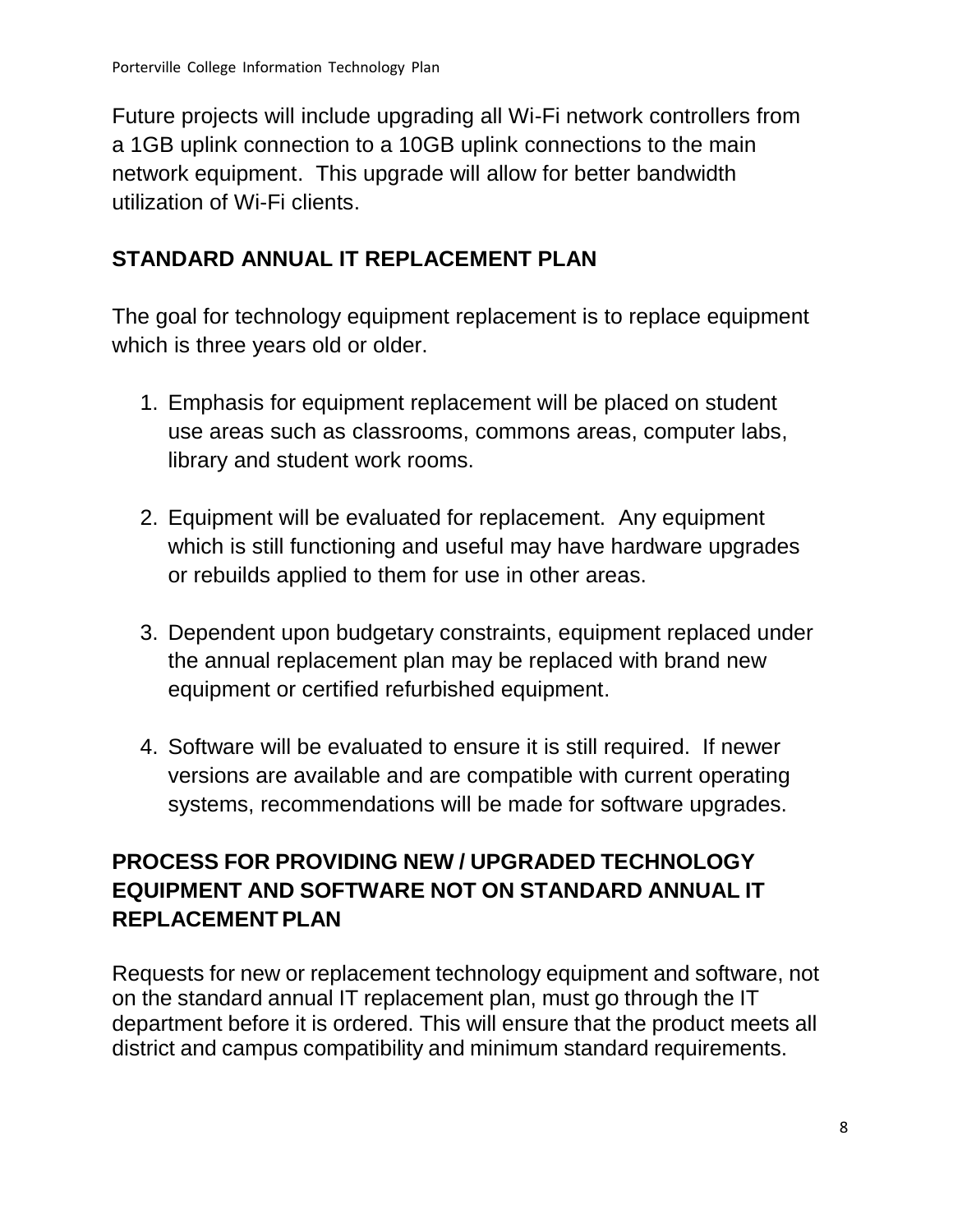The following procedure must be followed for the purchase of any new or replacement technology equipment or software to be used on the Porterville College campus. Products purchased outside the following guidelines may not be installed or supported by the Porterville College IT department.

- 1) The end-user requests specific product quote from IT department.
- 2) The Director of IT reviews product request to determine if it meets minimum standards.
- 3) The IT department will provide end-user a quote from a district and campus approved vendor.
- 4) The end-user purchases product using provided quote through the standard purchase order process.
- 5) Once the product arrives, IT staff will inventory the product and generate a work order to install the new product in the area designated by the end-user.
- 6) The end-user signs inventory book acknowledging they have received the new product.
- 7) IT staff will then close the generated work order.

## <span id="page-8-0"></span>**PROCESS FOR REPAIRING TECHNOLOGY EQUIPMENT**

Porterville College technology repair request will be handled through the outsourced help desk service. All work to be performed on Porterville College technology equipment must first be entered into the work order system.

Work orders can be submitted electronically at support.kccd.edu or over the phone at 877-382-3508 or at 5197 for calls from within the district. IT may not work on any equipment which has not been officially reported to the help desk service.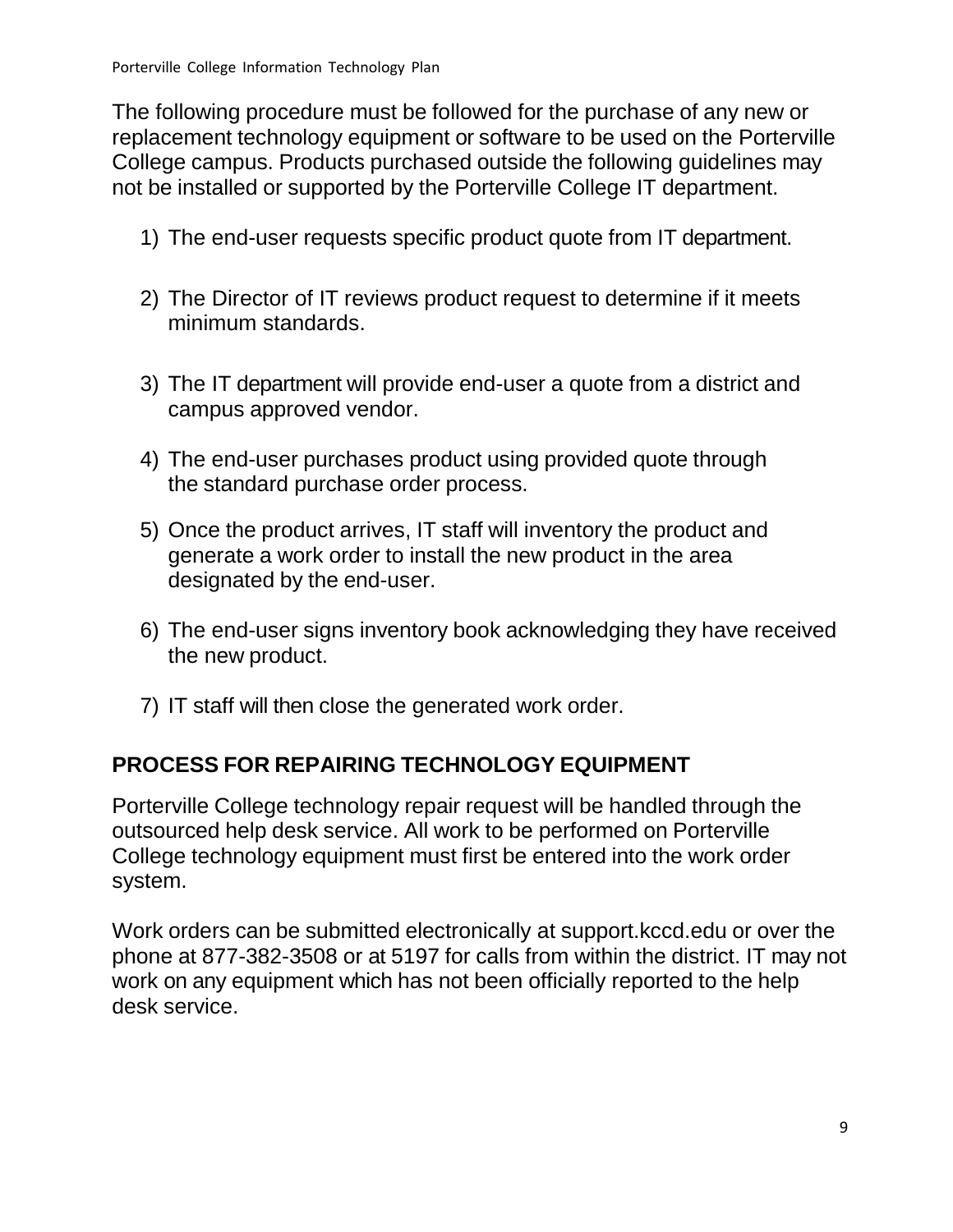The process is as follows:

- 1) The end-user contacts help desk either via web ticket a[t](http://support.kccd.edu/) [http://support.kccd.edu](http://support.kccd.edu/) or over the phone.
- 2) Helpdesk staff will make an attempt to repair the issue remotely. If unsuccessful the helpdesk staff will log the issue in the work order system.
- 3) During normal business hours 8:00am 5:30pm, instructional down situations are expedited and the local IT technical staff is called immediately. After 5:30pm, the help desk service will expedite instructional down situations to the part-time evening Systems Support Specialist I technician on campus.
- 4) Local IT staff will prioritize the issue and assign a technician to address the issue within the work order system.
- 5) An IT staff member will complete repairs to end-user's satisfaction.
- 6) The IT staff member with then close the work order ticket. An email will automatically be sent to the end-user with the resolution of the job.

## <span id="page-9-0"></span>**MINIMUM COMPUTER STANDARDS**

Porterville College continually strives to remain at the forefront of technology by maintaining high minimum standards when purchasing new computers. It has been determined that Dell will be the preferred standard brand for desktop computers and laptops for the Porterville College campus. The minimum standard desktop and laptop will include the following specifications:

# **Desktop Computers:**

- Desktop Small Form Factor Case
- Intel i7 Processor 3.0GHz
- Windows 10 Education
- 8GB RAM
- 1GB Video Card with Display Port / HDMI Dual Monitor Support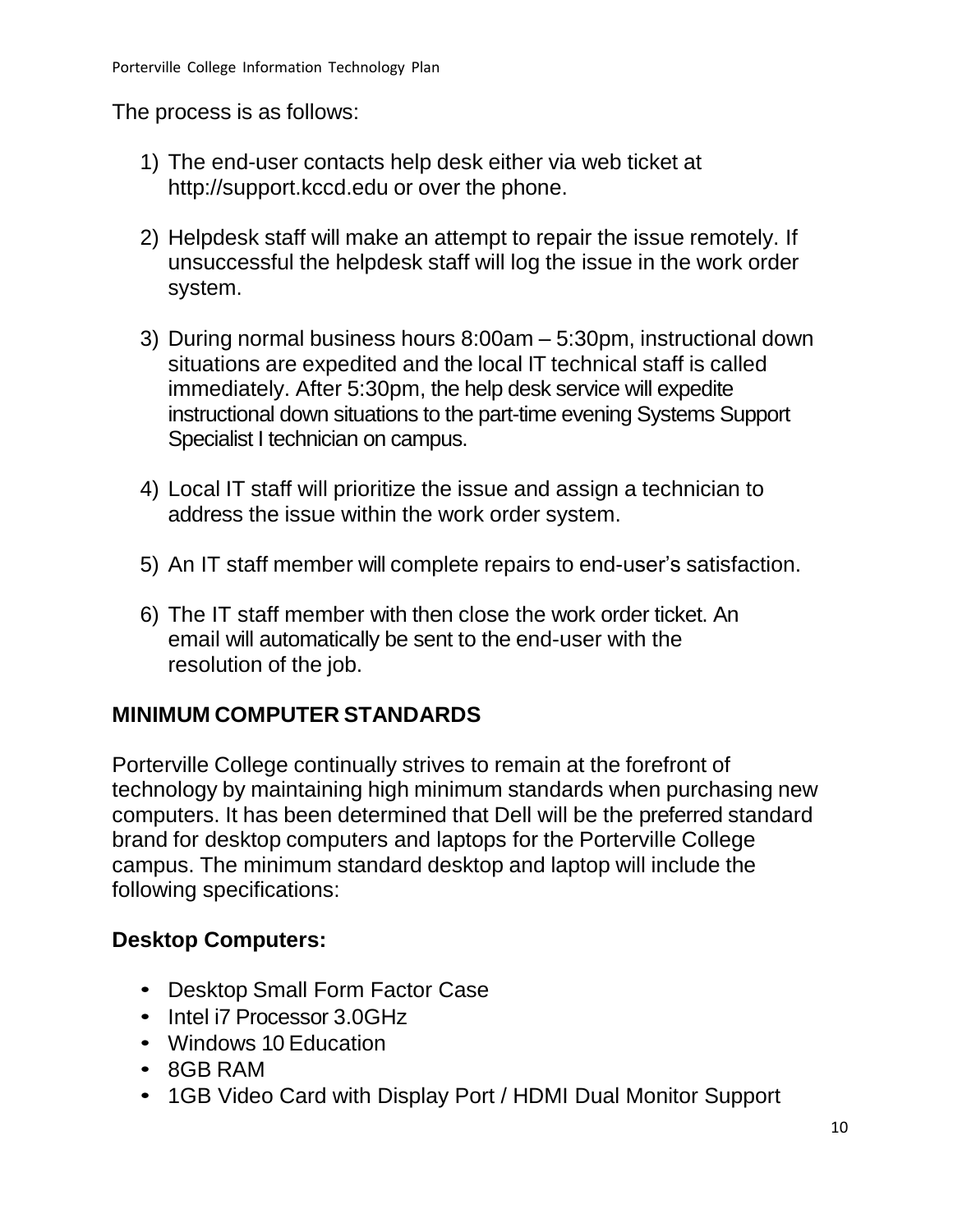- USB Keyboard
- USB Optical Mouse with Scroll
- 24 inch Professional P2417H Widescreen Monitor, Height Adjustable Stand, DisplayPort
- 250GB SATA Solid State Drive
- 16x DVD+/-RW SATA
- Speakers

# **Laptop Computers:**

- Intel i7 Processor 2.5GHz
- Windows 7 Education
- 13 inch / 14 inch HD WXGA+ LED Display
- 1GB Video Card
- 8GB RAM
- Integrated English Keyboard
- 256GB Solid State Drive
- 8x DVD+/-RW
- 9-Cell Battery
- 65W, A/C Adapter

# <span id="page-10-0"></span>**WIRELESS POLICIES AND PROCEDURES**

Wireless internet and network access is provided to all employees, students and guest / visitors. Both personal and district owned equipment may be attached to the wireless network. It is for this reason we have two different Wi-Fi SSID's, KCCDopen and KCCDsecure.

KCCDopen can be used by anyone on any wireless device, as long as the user has a valid network log-on account or requested a temporary login. To protect the network from out of date virus protection and potentially harmful software; KCCDopen will only allow internet access and is not an encrypted connection.

It is still strongly recommended that virus protection is installed on the device and is fully up-to-date before connecting to any Wi-Fi network. There is no special account required for Wi-Fi access. Employees and students simply use the same account that is used on the standard computers on the network.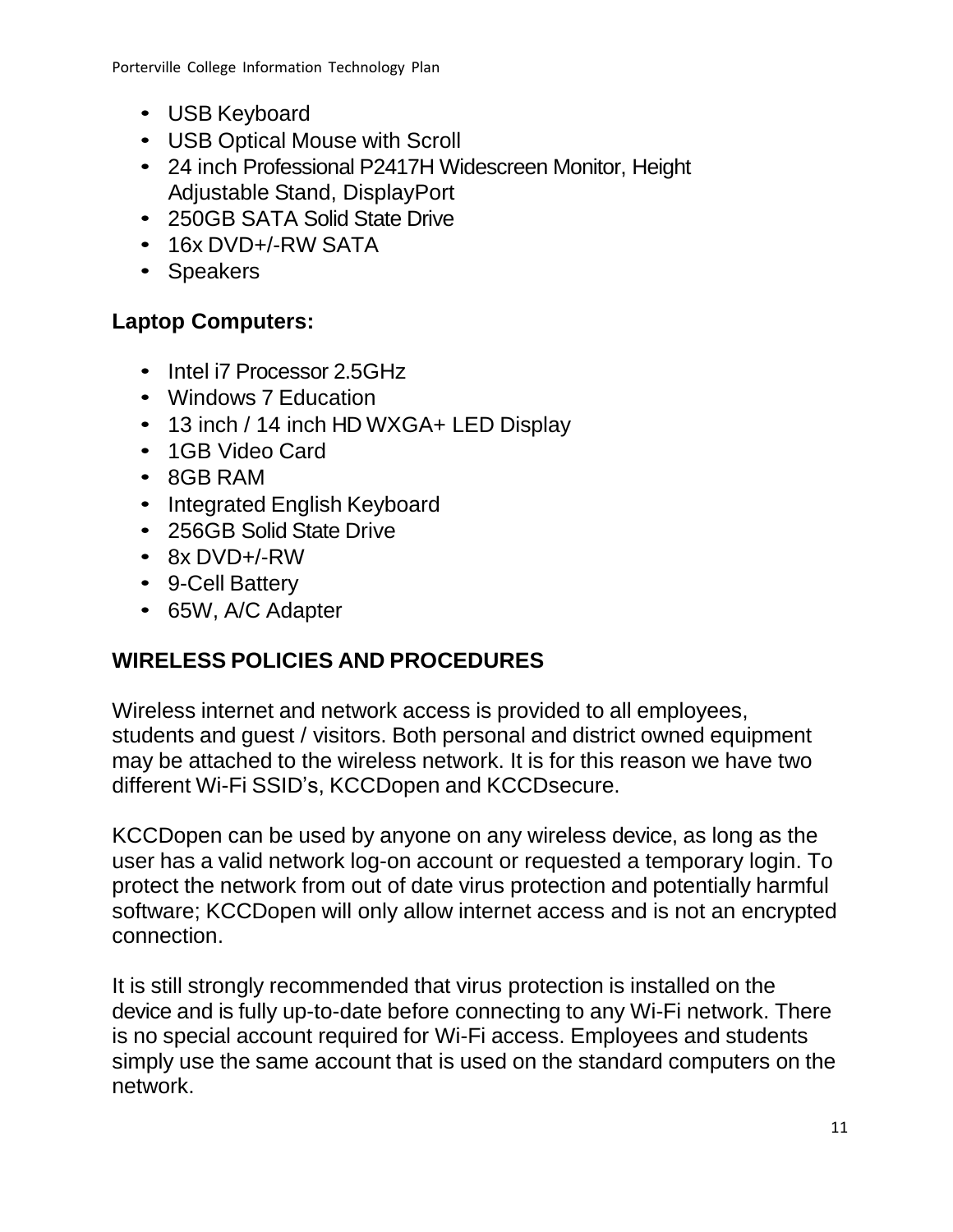KCCDsecure is secure encrypted wireless connection. Both students and employees may connect to this Wi-Fi SSID. This connection is secure encrypted connection. This connection allows employees to have a full network login with access to their shared network drives.

Guest/visitors who wish to access the Wi-Fi must attach to the KCCDopen network and follow the Visitors link below the captive portal login page in the web browser. This link will provide a temporary login for the user to access to the Wi-Fi network for an internet connection.

On the visitor login page if you don't already have a login click on the "Don't have a Wi-Fi visitor username and password?" link below the user name and password login boxes. Fill out the required information on the next page and a visitor account will be created for you to access the Wi-Fi network.

Personal equipment is not authorized to connect to the college network via wired Ethernet connections without prior approval from the IT department. Any unauthorized equipment connections found will be promptly terminated and removed from the network. The use of unauthorized personal equipment on the network can have the risk of viruses, hacking, and poor network performance.

When using the Wi-Fi or any other form of network or internet access via a district connection, staff are bound to the procedures and prohibitions found in the Board Policy section 3E, as well as the procedures, prohibitions, and acceptable use policies found in the Porterville College IT Plan and on the Wi-Fi log-in page.

# <span id="page-11-0"></span>**STUDENT USE OF FACULTY AND STAFF COMPUTERS**

Porterville College's network is based on what is commonly known as a Microsoft Domain. Within a domain users are assigned rights or permissions for access on various parts of the network. As such, student users are given far less permissions to critical support service areas of the network such as Banner, than staff and faculty are given. In many areas some staff and faculty have exclusive access to Banner and financial systems that students should never be given access to.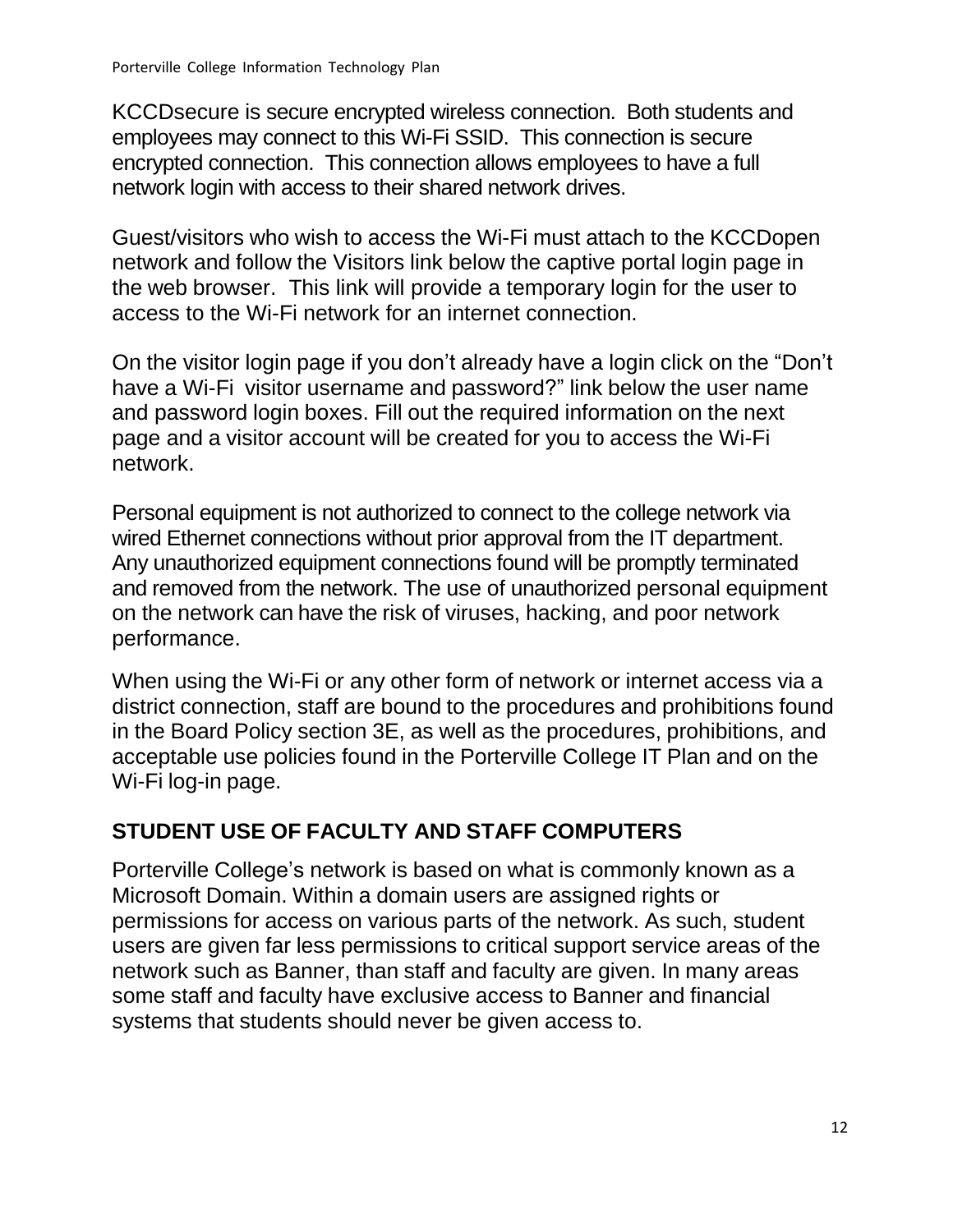It is vital that faculty and staff protect their user names and passwords at all times as not to compromise their access to these critical systems.

Students, including student aides, should never be allowed to use a faculty or a staff member's username or password for any reason. Faculty and staff should never leave their usernames and or passwords in visible locations for any reason. Writing down a username and or password and leaving it in the work area is strictly prohibited. Students should always be directed to use computers configured and designated for student use.

If for any reason a student must use a faculty or staff computer, they must use their own username and password. Students should never be on a faculty or staff computer when the faculty or staff member is logged into the system. Allowing students to access computer systems with faculty or staff login accounts could put the entire campus and district at risk of identity theft, virus attack, hacking, grade changes, and financial disaster.

# <span id="page-12-0"></span>**COMPUTER LAB USE POLICIES**

## **Introduction:**

In pursuit of its mission of instruction, research and community service, Porterville College provides access to computing and information resources for students, faculty, staff, and other authorized users. This use is restricted by the compliance to the district Computer Use Policy, local general rules and the Porterville College Student Code of Conduct, as listed in the Porterville College Student Handbook.

# **Rules:**

- 1) Violation of computer use policies and student codes of conduct may lead to loss of access to computing resources, as well as to disciplinary and/or legal action.
- 2) Computer use must be within the bounds of federal and state law.
- 3) Resources on the Internet could be potentially offensive. Users will respect the rights of others to be free from sexual harassment and a hostile environment by not downloading pornography.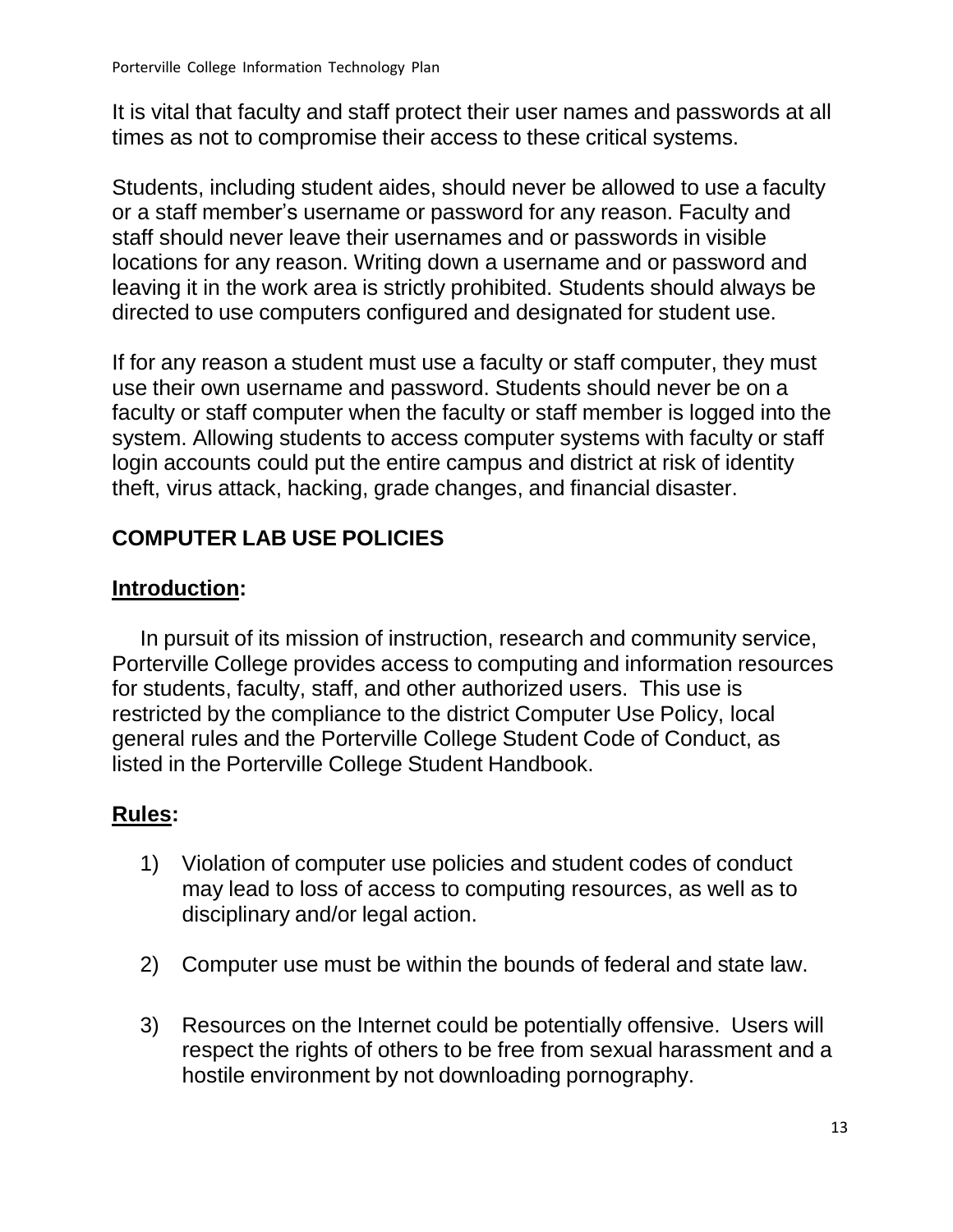- 4) If a user of the network is believed to be in violation of federal or state law, or specific district prohibitions, a user revokes his right to privacy.
- 5) The first violation of these policies will result in a warning and an explanation of the violation to the user. The violator's name will be referred to the Director of Information Technology.
- 6) The second violation of these policies will result in the initiation of disciplinary action. This action will be determined by the Vice President of Student Services, in accordance with the College/District policies and procedures regarding student discipline.
- 7) Excessive noise and/or a disturbance may result in the restriction of use and/or disciplinary action.
- 8) Information obtained from the web and other internet sources may be inaccurate or misleading. The college cannot be held accountable for the authenticity of information gathered from these sources.
- 9) Technical difficulties do occur. The college is not responsible for any information that may be lost, damaged or unavailable due to technical or other difficulties.
- 10) No food or drinks are allowed in the computer commons.
- 11) Children are not allowed in the computer commons.
- 12) Set cell phones to silent while using equipment in the computer commons. After one warning, users will be asked to leave the computer commons area.
- 13) Computer use is intended for the support of course work conducted for particular class assignments.
- <span id="page-13-0"></span>14) Students using computers for non-class related activities will be asked to relinquish their workstations when students with classrelated assignments are waiting.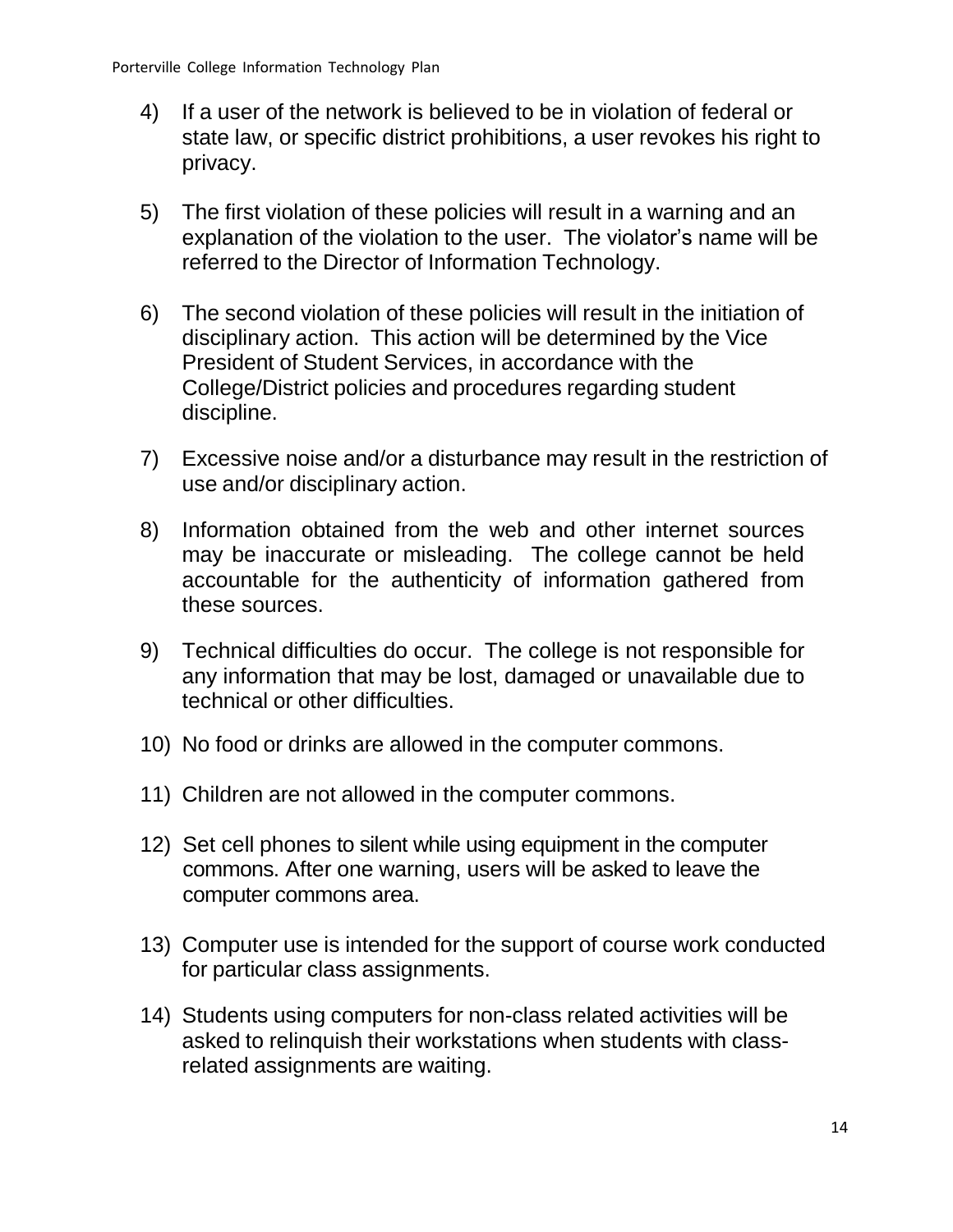# **BOARD POLICY SECTION**

**3E1** Computing and Network Use *(Revised July 9, 2009)*

**3E1A** The Kern Community College District shall provide computing and network resources that benefit faculty, staff, and students and support the instructional and administrative activities of the Colleges and the District.

The District is committed to policies which promote the mission of the Colleges and encourage respect for the rights of individuals. These policies shall apply to all individuals using College and District computing and network resources, regardless of access method.

**3E1B** Computing and network resources and all user accounts provided by the Kern Community College District are the property of the Kern Community College District. Access to College/District computing and network resources is a privilege that may be wholly or partially restricted by the Kern Community College District without prior notice and without the consent of the user if required by and consistent with policy or law, when there is substantiated reason to believe that violations of policy or law have taken place, or, in exceptional cases, when required to meet time dependent, critical operational needs.

**3E1C** Employees have no privacy whatsoever in their personal or workrelated use of District computers, electronic devices, network and other electronic information resources or to any communications or other information in Kern Community College District computing and network systems or that may be transmitted through Kern Community College District computing and network systems.

**3E1D** Kern Community College District retains the right, with or without cause, and with or without notice to the employee, to remotely monitor, physically inspect or examine Kern Community College District computers, electronic devices, network or other computing and network resources and any communication or information stored or transmitted through Kern Community College District computing and network resources including but not limited to software, data, image files, Internet use, emails, text messages and voicemail.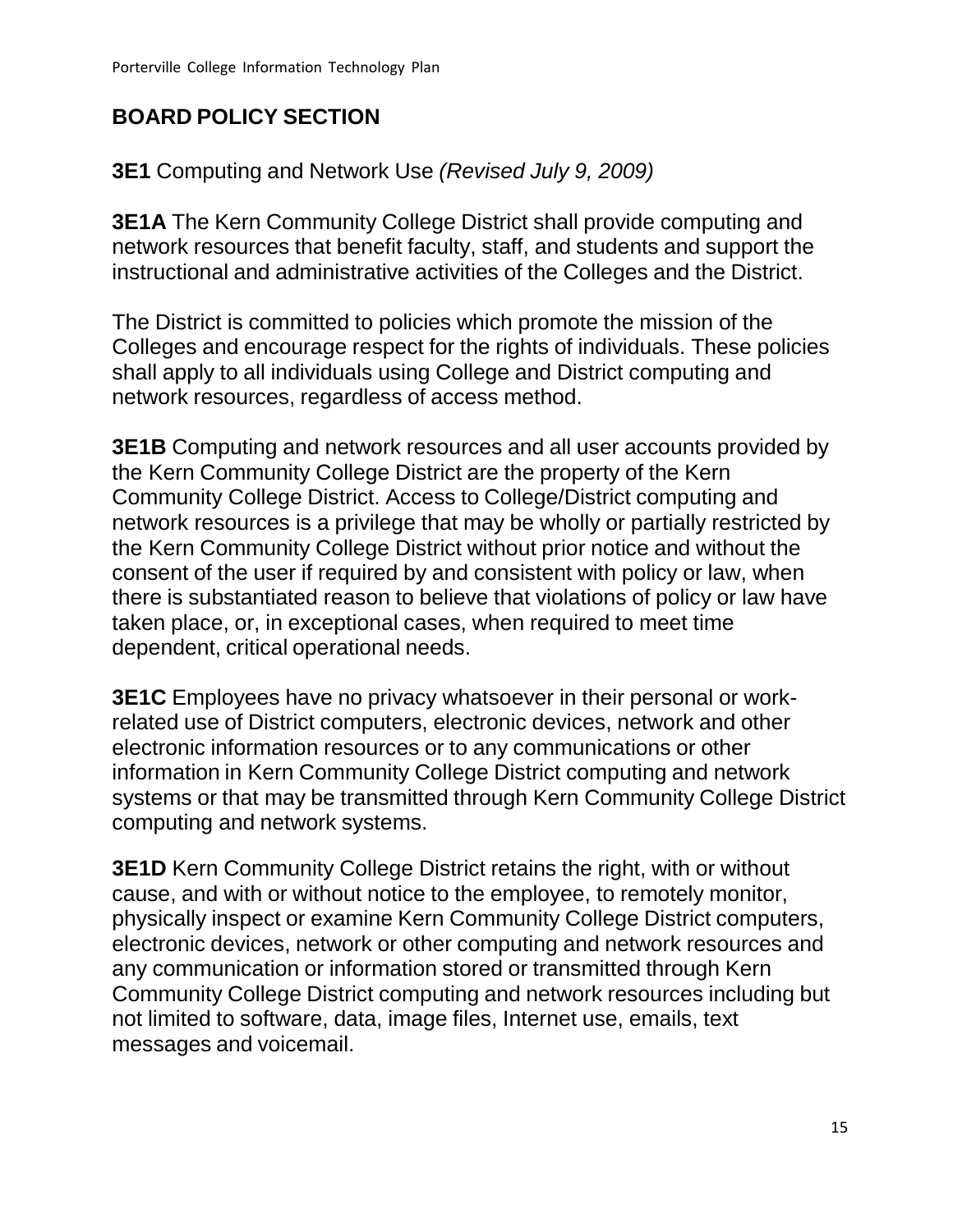Kern Community College District shall exercise this right only when required by and consistent with policy or law, when there is substantiated reason to believe that violations of policy or law have taken place, or in exceptional cases, when required to meet time-dependent, critical operational needs.

**3E1E** Use of computing and network resources must be for activities related to the mission of the Colleges and the District. Computing and network resources are to be used in an effective, efficient, ethical, and lawful manner.

**3E1F** Use of computing and network resources imposes responsibilities and obligations on the part of users. Users are expected to demonstrate respect for intellectual property, data ownership, system security, individuals' rights to access information, and freedom from intimidation or harassment. (See **Procedure 3E1C(a)** of this manual for Computing and Network Use Prohibitions; **Policy 3E4** of this manual for Information Technology Security Policy; **Policy 3E3** of this manual for Email Policy; Procedure **3E1C(b)** of this manual for Computer Software Use Procedures; and **Appendix 3E1C** of the board policy manual for the Software Registration form.)

**3E1G** Computing and network use shall be consistent with the educational, academic, and administrative purposes of the Colleges/District and shall respect the rights of individuals.

**3E1H** The Colleges may develop and implement procedures related to college computing and network use. (See **Procedure 3E1F** of this manual for College Computing and Network Use Procedures.)

**3E1I** Sanctions for violation of the District/College Computing and Network Use Policies or Procedures may be imposed. Sanctions may range from a warning, to restriction of use, to disciplinary action, and/or legal action.

**3E1J** Definition of Kern Community College District Computing and Network Resources include, but are not limited to:

Any computer, including a laptop computer, that is:

- Owned, leased, or rented by the Kern Community College District
- Purchased with funds from a grant awarded to the Kern Community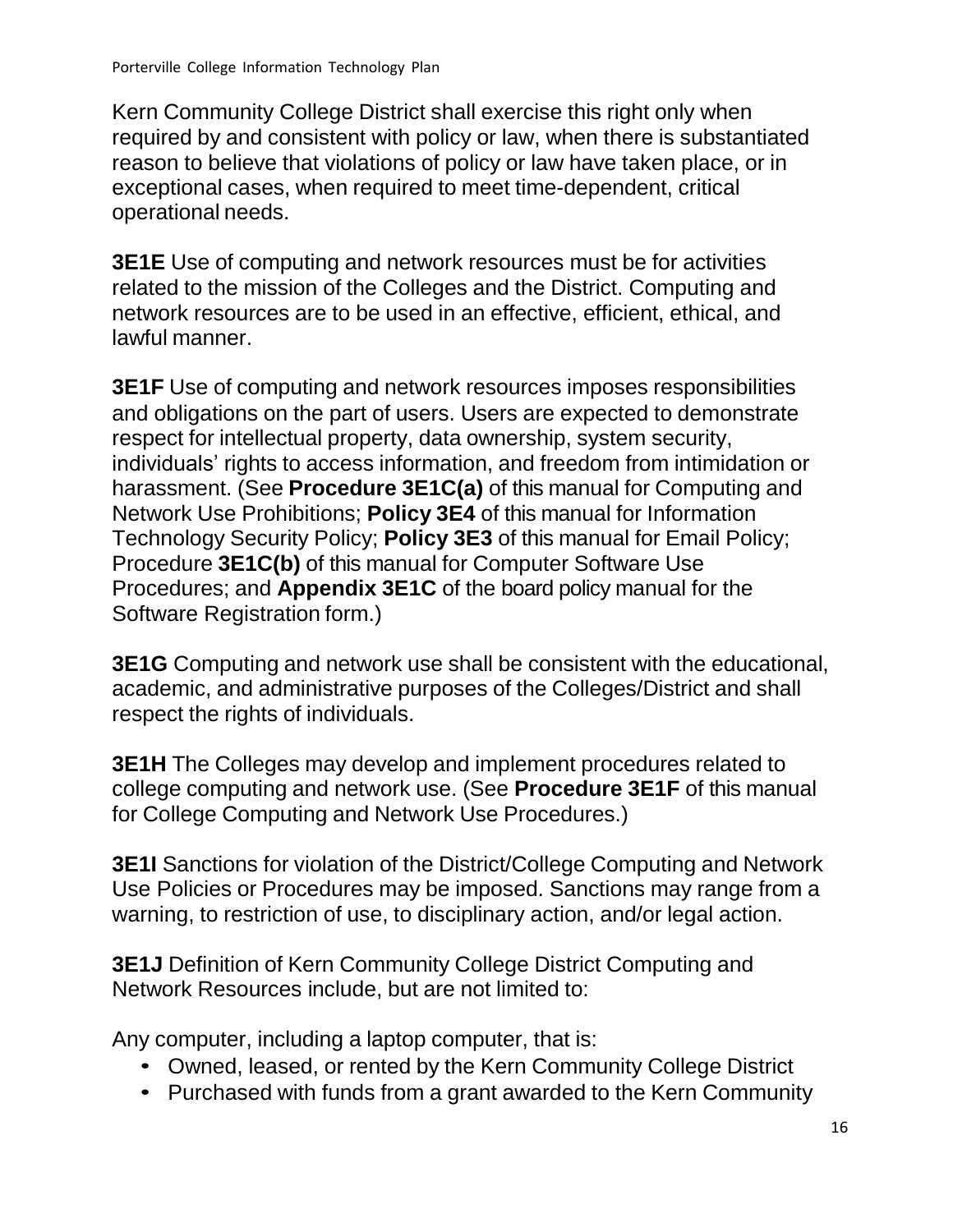College District

• Borrowed by the Kern Community College District from another agency, company, or entity

Any electronic device other than a computer that is capable of transmitting, receiving, or storing digital media and is:

- Owned, leased, or rented by the Kern Community College District
- Purchased with funds from a grant awarded to the Kern Community College District
- Borrowed by the Kern Community College District from another agency, company, or entity

Electronic devices include, but are not limited to:

- Telephones
- Cellular Telephones
- Push-to-Talk Radios
- Pagers
- Radios
- Digital Cameras
- Personal Digital Assistants such as Palm Pilots and Smart Phones
- Portable storage devices such as USB thumb drives
- Portable media devices such as iPods and MP3 players
- Printers and copiers
- Fax machines

Any component that is used to build or support the Kern Community College District network including, but not limited to:

- Routers
- Switches
- Servers
- Enterprise Storage Systems
- Microwave Components
- Firewalls
- Cabling Infrastructure
- Wireless Access Points and Controllers
- Telephone Switches
- Voicemail Systems
- Network Management and Monitoring Systems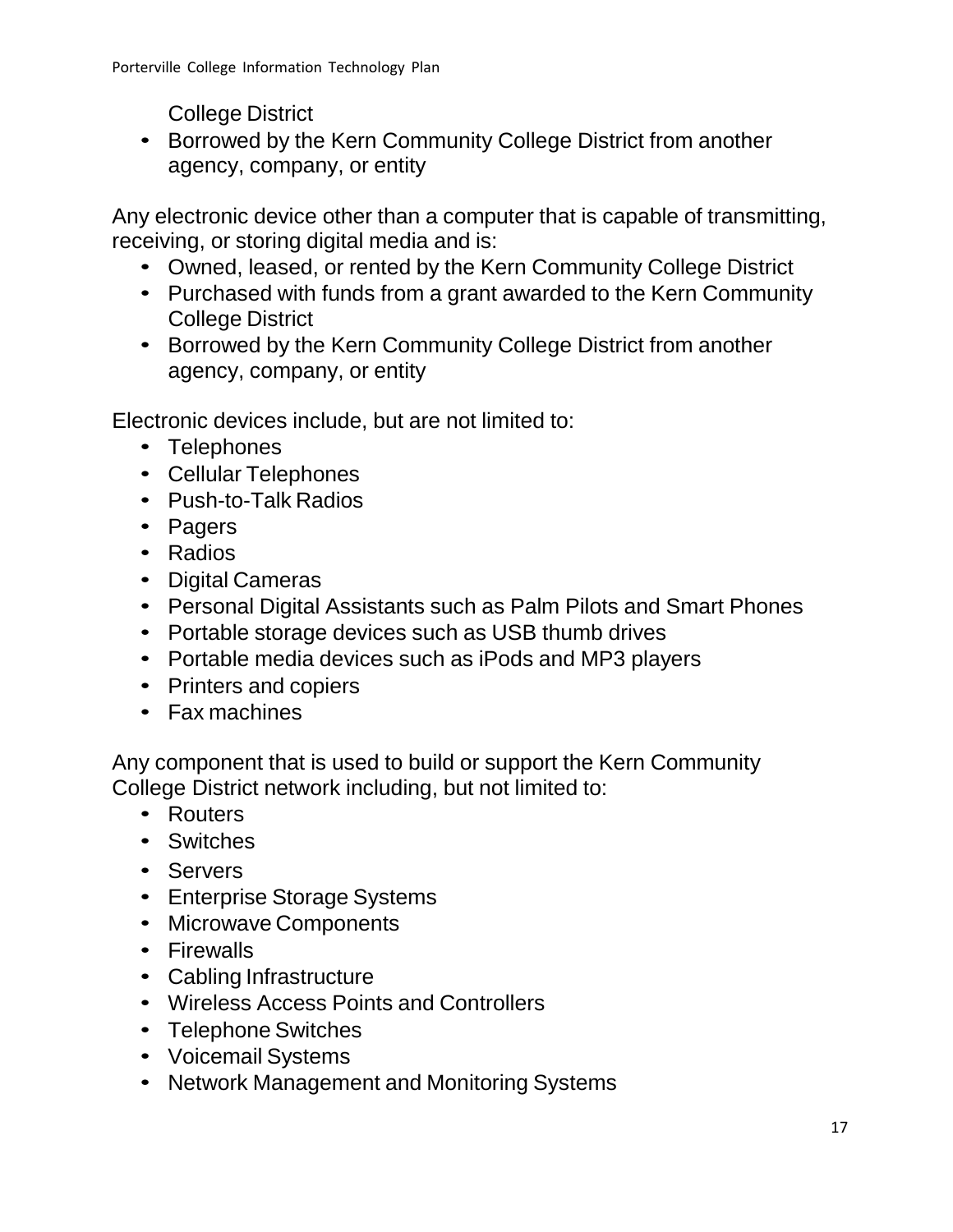**3E3** Electronic Mail Policy *(Added August 3, 2000)*

See **Procedure 3E3** of the board policy manual for the Electronic Mail Procedure and **Appendix 3E3** for References and Definitions Pertaining to Mail.

**3E3A** The Kern Community College District (KCCD) recognizes that principles of academic freedom, freedom of speech, and privacy of information hold important implications for electronic mail and electronic mail services. There is, however, no absolute right to such privacy provided by law; information retained on, or transmitted via, an employer's computer systems is considered the property of the employer.

**3E3B** KCCD encourages the use of electronic mail and respects the privacy of users. It does not routinely inspect, monitor, or disclose electronic mail without the holder's consent. Subject to the requirements for authorization, notification, and other conditions specified in the accompanying Procedure, KCCD may deny access to its electronic mail services and may inspect, monitor, or disclose electronic mail (a) when required by and consistent with law; (b) when there is substantiated reason to believe that violations of law or of KCCD policies have taken place; (c) when there are compelling circumstances; or (d) under time-dependent, critical operational circumstances.

# **3E4** Security Policy *(Added July 9, 2009)*

## **3E4A** Introduction

Kern Community College District has an obligation to ensure that all Information Technology data, equipment, and processes in its domain of ownership and control are properly secured. This obligation is shared, to varying degrees, by the Colleges and their Centers and every employee of the Kern Community College District. Meeting this obligation is critical to achieving Kern Community College District's mission of providing outstanding educational programs and services that are responsive to our diverse students and communities.

In order to carry out its mission, Kern Community College District shall provide secure yet open and accessible Information Technology resources to all employees and students. Toward this end, Kern Community College District will strive to balance its Information Technology Security Program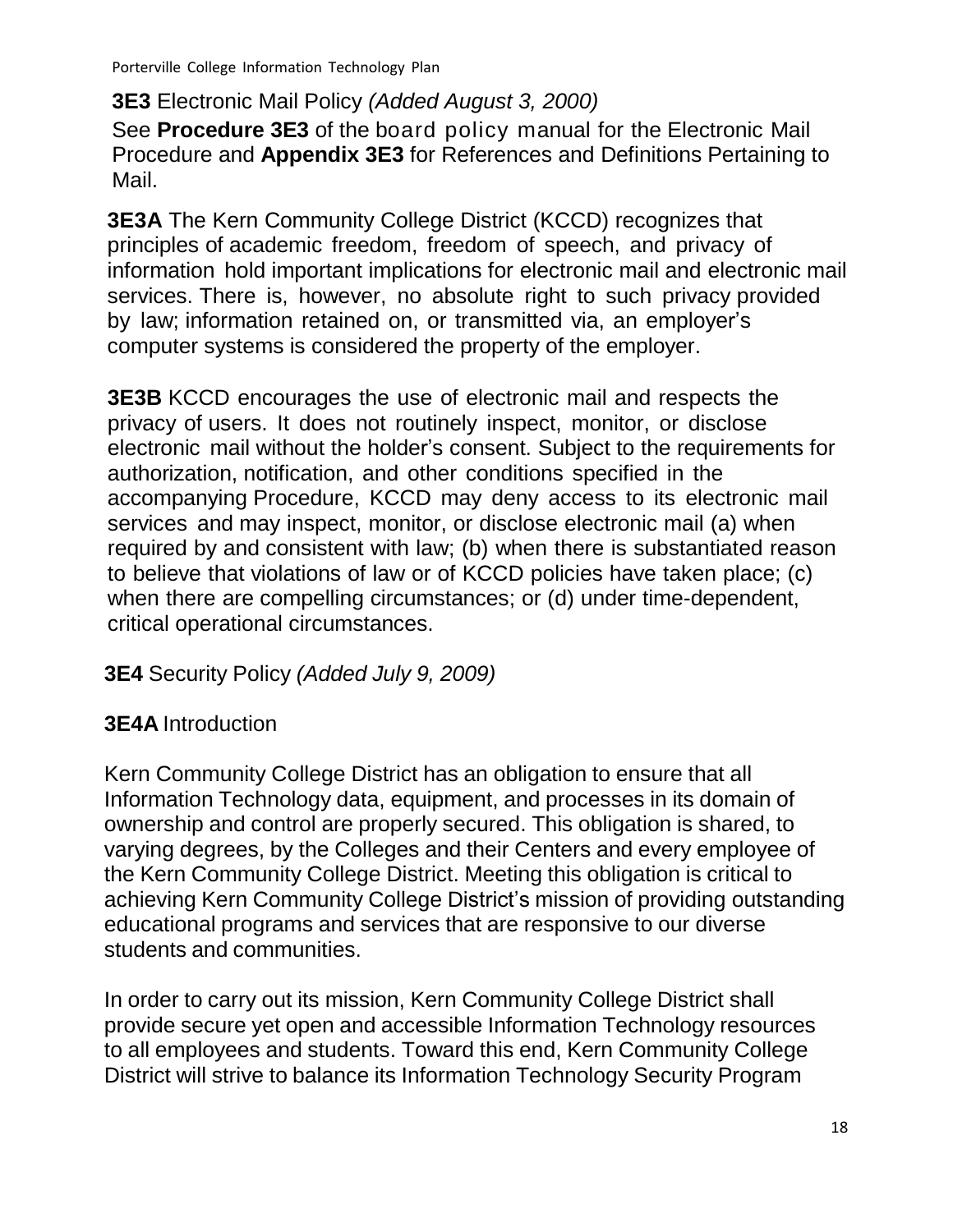efforts with identified risks that threaten the availability and performance of mission critical computing and network resources.

Kern Community College District shall ensure that the use of Information Technology resources complies with the appropriate Kern Community College District policies and procedures and applicable Federal and State regulations.

## **3E4A1** Definitions

a. Information Technology Resources: people, processes, and technology needed to deliver Information Technology services (Banner, e-mail, online classes, etc.) to Kern Community College District employees and students.

b. Computing and Network Resources: any and all technology (servers, personal computers, applications, laptops, routers, etc.) that make up Kern Community College District's vast Information Technology operation.

**3E4B** Scope of Information Technology Security

**3E4B1** Information Technology Security Defined

Information Technology Security is defined as the state of being relatively free of risk. This risk concerns the following categories of losses:

a. Confidentiality of Information Technology data or privacy of personal data and college data

b. Integrity or accuracy of personal data and college data stored in Information Technology systems

c. Information Technology assets which include Information Technology systems, networks, facilities, programs, documentation, and data

d. Personal and college data stored in Information Technology systems

Information Technology Security is also viewed as balancing the implementation of security measures against the risks that have been identified and weighted against the effective operation of the Kern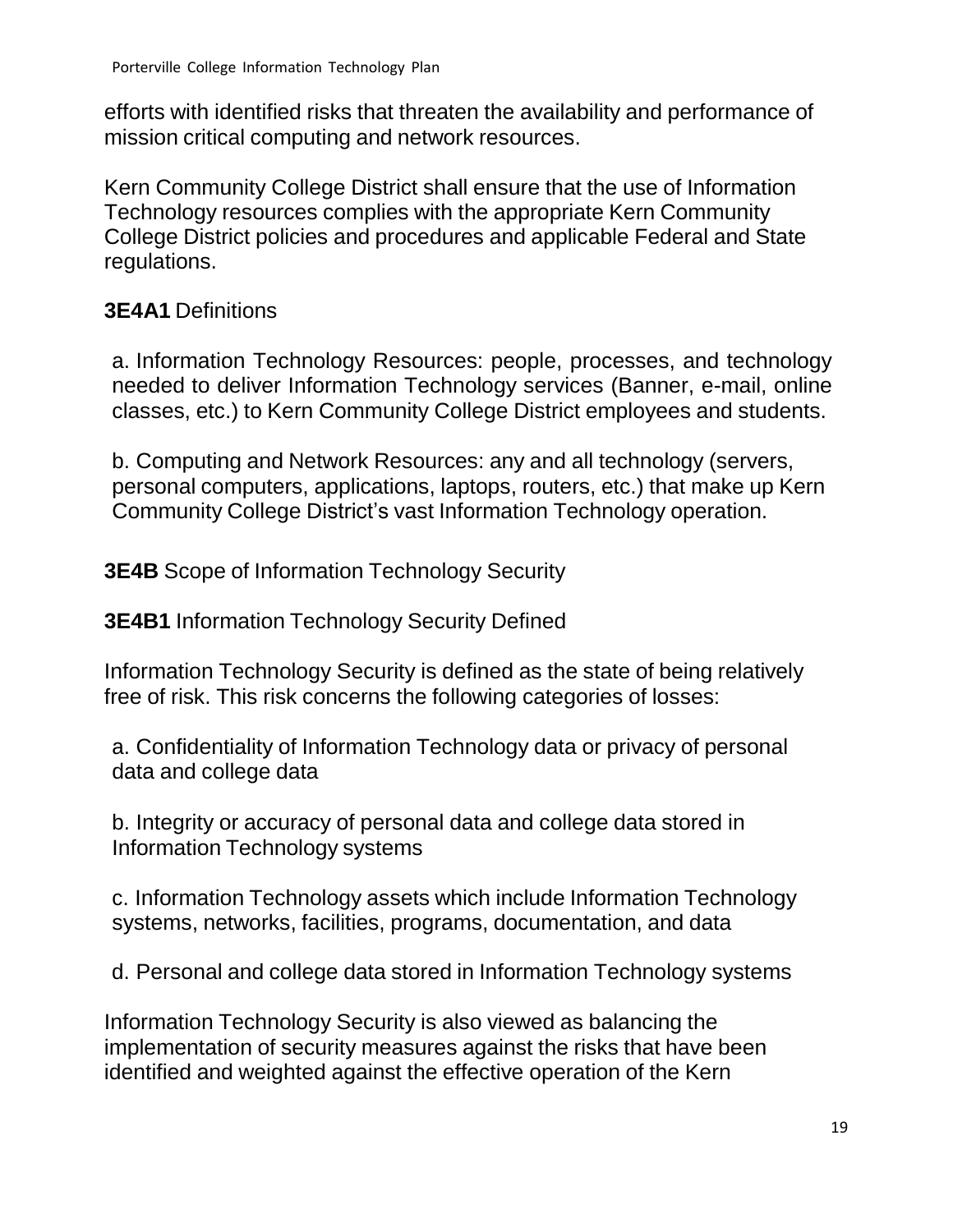Community College District.

**3E4B2** Domains of Information Technology Security

Kern Community College District's Information Technology Security shall deal with the following domains of security:

a. Computer Systems' Security: servers, workstations, applications, laptops, mobile devices, operating systems, and related peripherals used by Kern Community College District employees and students

b. Network and Communications Security: all equipment, people, and processes in place to operate Kern Community College District's network and communications infrastructure

c. Physical Security: premises occupied by Information Technology personnel and core (not end-user) Information Technology equipment such as servers, routers, and switches

d. Operational Security: environmental systems such as HVAC, power, and other related operational systems

**3E4B3** Information Technology Security Program Kern Community College District shall have an Information Technology Security Program comprised of the following components:

a. A framework for classifying, reviewing, and updating Kern Community College District's Security risk posture (Risk Assessment)

A framework for identifying location, type, sensitivity, and access requirements for all data residing anywhere within the Kern Community College District

Documentation of Information Technology Security Program roles, responsibilities, processes, and architecture

A plan for identifying, prioritizing, and addressing applicable Federal, State, and other legal compliance requirements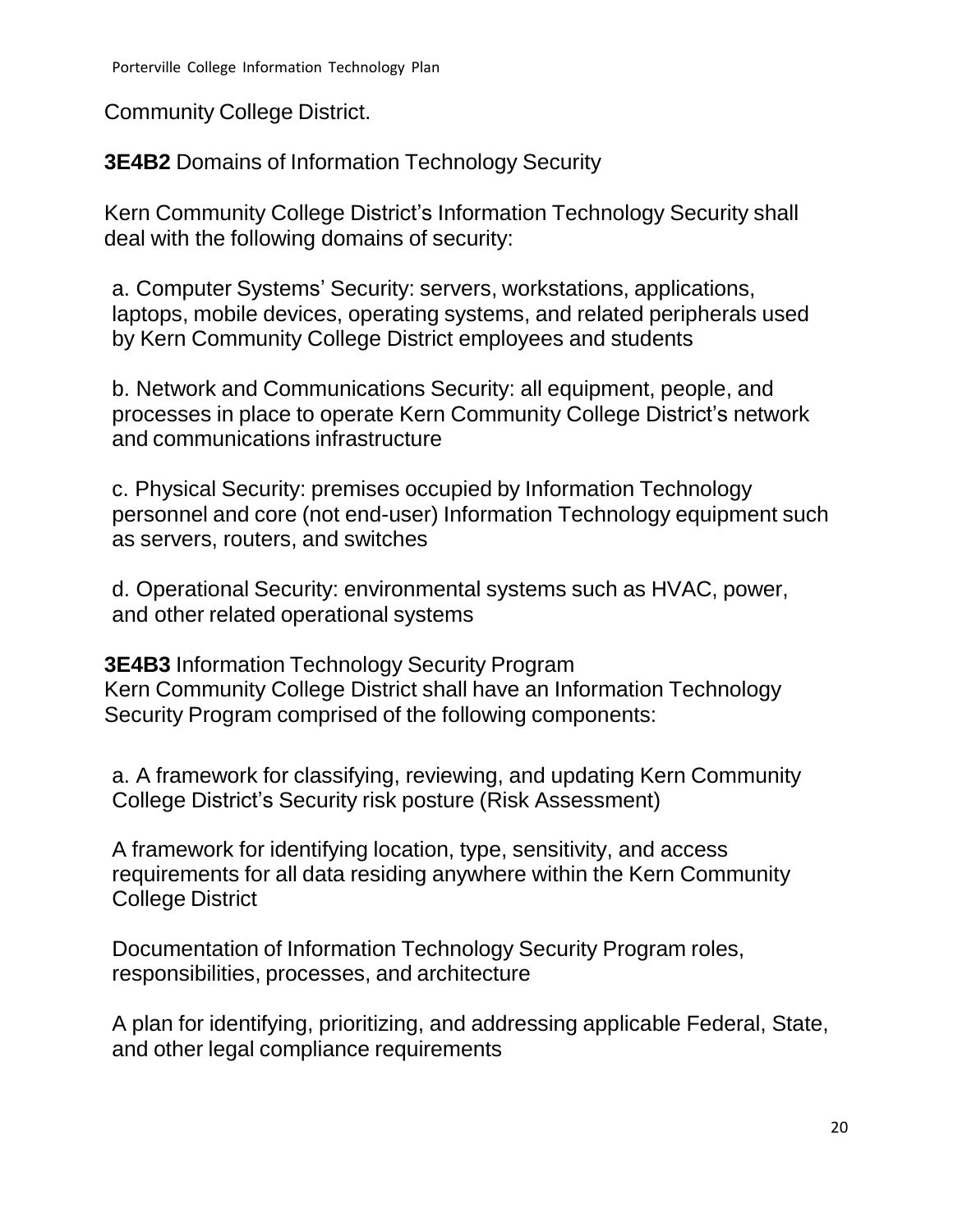Appropriate Information Technology Security policies, procedures, and guidelines

An Information Technology Security Awareness and Information Dissemination plan

A plan for identifying, validating, prioritizing, implementing, and auditing Information Technology security technology initiatives needed to effectively secure Kern Community College District's Information Technology operations

#### **3E4C** Roles and Responsibilities

**3E4C1** Within the context of Information Technology Security, all Kern Community College District employees and students are responsible to some degree for safeguarding the Information Technology resources they use. Equally, all Kern Community College District employees and students are expected to comply with all Kern Community College District Information Technology Security policies and related procedures.

**3E4C2** The Information Technology Managers from the three Colleges and the District Office are responsible for Information Technology Security throughout Kern Community College District.

**3E4C3** Kern Community College District's Director, Information Technology is responsible for carrying out Kern Community College District's Information Technology Security Program as outlined in 3E4B3

**3E4C4** Appropriate College and District-wide committees shall have the opportunity to provide input on the development of Information Technology Security policies and procedures.

#### **3E4D** Sanctions

**3E4D1** Violations of this policy are subject to the established Kern Community College District disciplinary processes as outlined in Kern Community College District Board Policy and Kern Community College District employee contracts.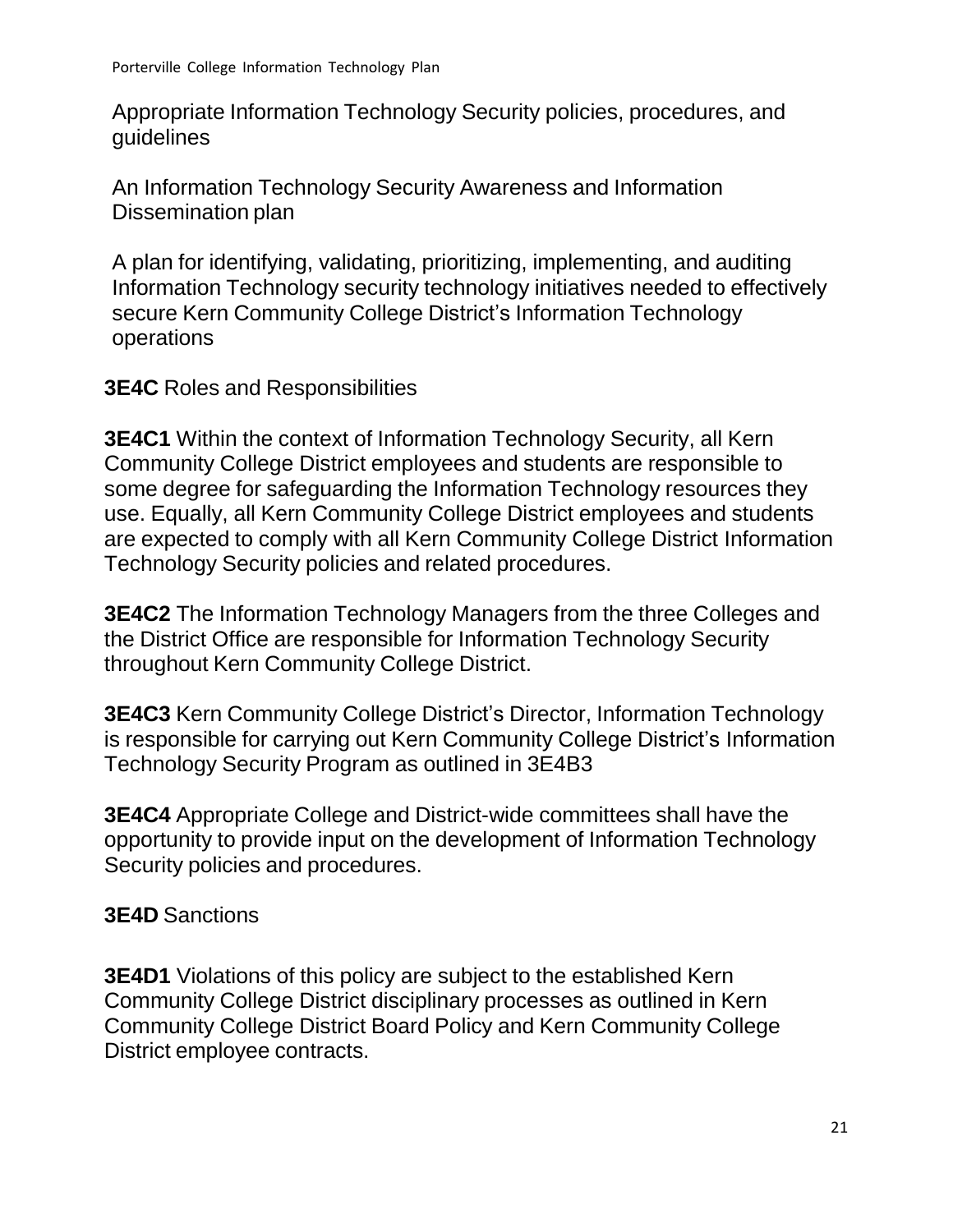Acknowledgements: Kern Community College District acknowledges Murdoch University of Perth, Western Australia [\(www.murdoch.edu.au\)](http://www.murdoch.edu.au/) and the University of Minnesota (www.umn.edu) for allowing Kern Community College District to use their Information Technology Security policy material.

# **PROCEDURE 3E1C(a)**

## **Computing and Network Use Prohibitions**

Improper uses of Colleges/District computing and network resources are prohibited as follows:

(1) The use of computing and network resources for cheating, plagiarism, furnishing false information, other acts of academic dishonesty, *or* malicious behavior that interferes with meeting the College/District educational mission is prohibited.

(2) The use of computing and network resources shall not interfere with the work of employees or students nor disrupt the normal operation of the Colleges/District.

(3) Computing and network use that monopolizes resources; network use that creates unnecessary network traffic; broadcast of inappropriate electronic mail and messages; transmission of electronic chain letters or other requests for money; and distribution or circulation of media known or suspected to contain computer viruses are prohibited.

(4) Copying, distributing (either free or for monetary gain), or receiving copyrighted software or electronic information without paying the specified royalty (U.S. copyright laws) are prohibited.

(5) Unauthorized computing and network account sharing is prohibited.

(6) Attempts to gain unauthorized access to any computing or network resource are prohibited.

(7) Unauthorized commercial or business use of Colleges/District computing and network resources for individual or private gain is prohibited.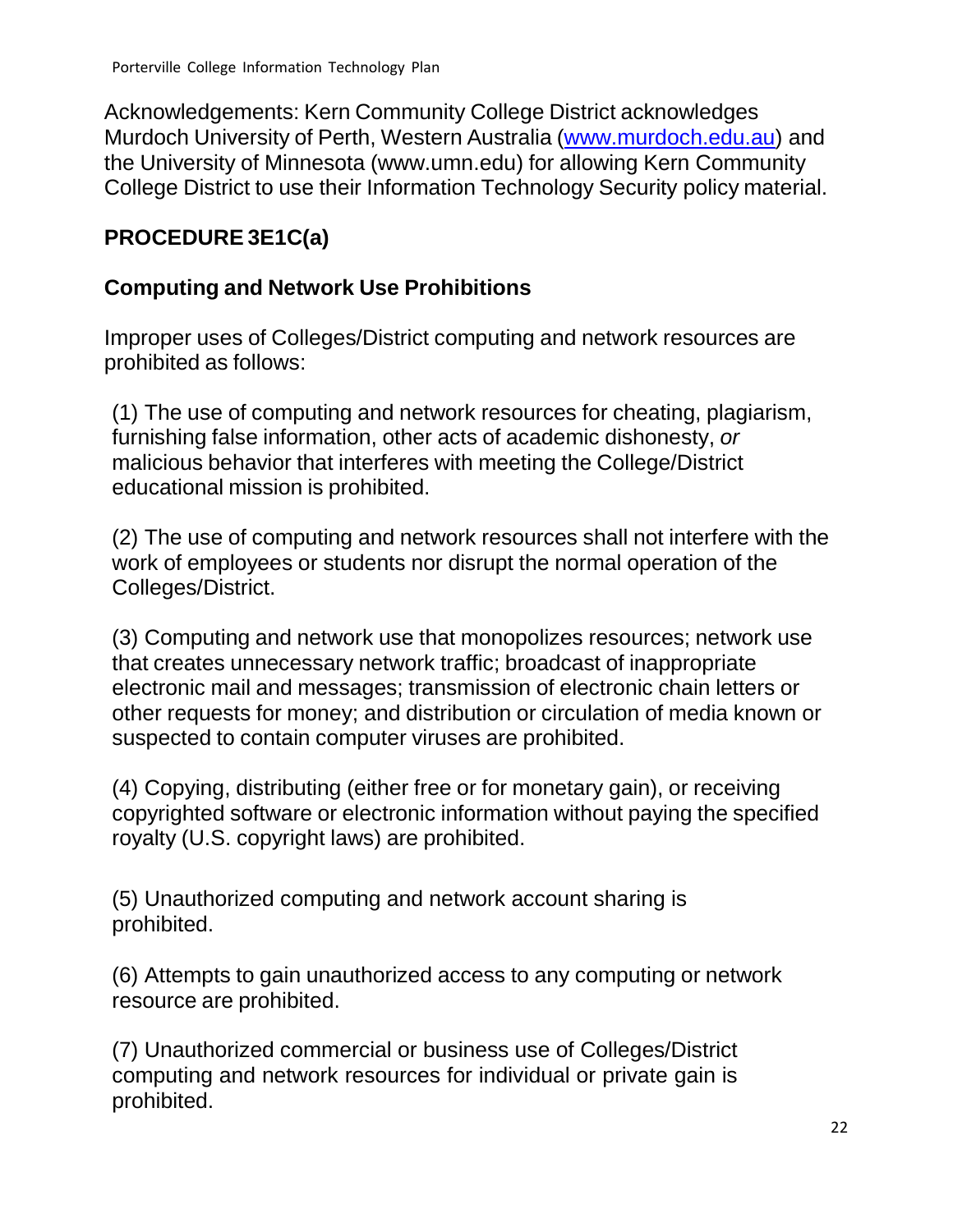(8) Use of Colleges/District computing and network resources to intentionally transmit, receive, display or copy obscene, pornographic, discriminatory or harassing materials not related to coursework or research is prohibited.

(9) Use of Colleges/District computing and network resources to access or attempt to access student or employee information for any purpose not specifically job-related violates state and federal laws and District policy and is prohibited.

(10) The Electronic Communications Privacy Act (federal law) includes electronic mail and messages in the same category as U.S. mail and telephone calls, and defines unauthorized attempts to access another user's information as unlawful behavior*. S*uch behavior is prohibited.

Reviewed and Recommended by Chancellor's Cabinet, September 16, 2008 District Consultation Council, May 18, 2009

## <span id="page-22-0"></span>**PROCEDURE 3E1C(b)**

## **COMPUTER SOFTWARE USE PROCEDURES**

1) Only software which falls into one of the following categories may be used on equipment which is under the jurisdiction of the Kern Community College District:

a) The software has been purchased by the District in sufficient quantities to account for one purchase for each machine on which the software is used, and a written record of the purchase is available in District files.

b) The software is covered by a licensing agreement with the software author, vendor, or developer, as applicable; no tenets of the agreement have been violated by the user; and a written coy of the agreement is available in District files.

c) The software has been donated to the District in accordance with the software license, and a written record of the donation or its acceptance is available in District files.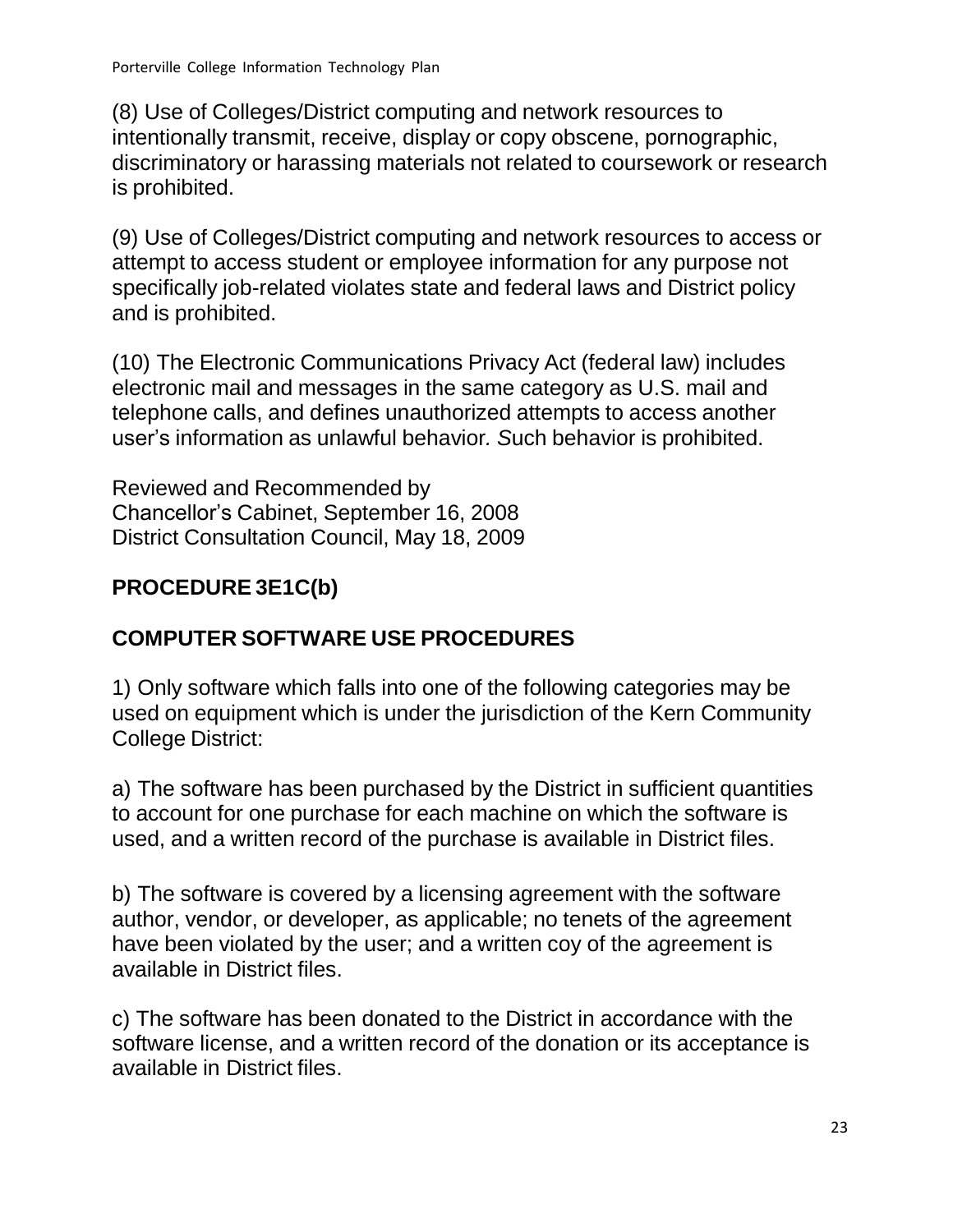d) The software has been developed or written by a District employee for use on District equipment, and full credit has been given to the developer by other users.

e) The software is in the public domain, and documentation exists to substantiate its public domain status.

f) The software is being reviewed or demonstrated as part of a purchasing or licensing decision, and arrangements for such review or demonstration have been satisfactorily reached between the District and the appropriate vendor or representative.

g) The software is the personal property of the user, and these procedures and software license requirements are followed.

2) According to law, all copies are illegal unless they fall into one of the following categories:

a) The copy is created as an essential step in the utilization of the computer program in conjunction with a machine, and it is used in no other manner.

b) The copy is for archival purposes only, and all archival copies are destroyed when continued possession of the computer program ceases to be rightful.

- c) The copy is in compliance with the license agreement.
- 3) In order to certify the District's right-to-use software installed on District owned computers, copies of all licenses shall be on file at a designated location. When installing software on a District-owned computer, the person completing the installation is responsible for the following:
- a) Installation of the software according to instructions provided by the software author / distributor.
- b) Completion of a Software Registration Form.
- c) Forwarding the Software Registration Form, the Software License Agreement received with the software, and a copy of the software purchase order to the designated location. These documents constitute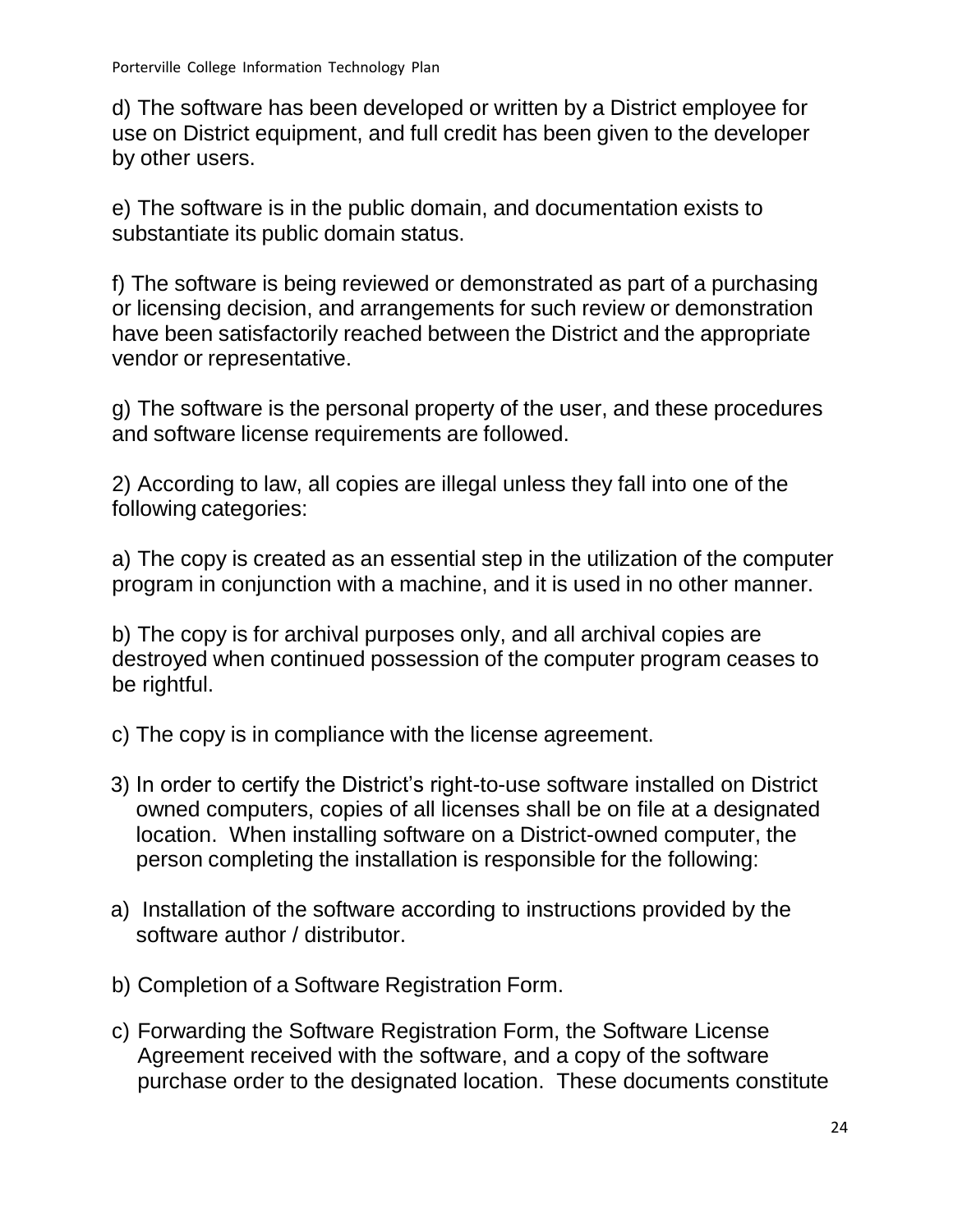Porterville College Information Technology Plan an archival record.

4) If a software audit is performed either by District staff, law enforcement officers, or regulatory agencies, the archival records will be used to prove ownership of specific software products. If an archival record does not exist for a specific copy of software and the user is unable to provide proof of legal use as stated in these procedures, the software will be deleted from the computer's storage media, and all backup copies will be destroyed.

This section was approved by the Chancellor's Cabinet May 23, 1993 Renumbered 4/21/94, 2/11/97, and 10/11/00

## **PROCEDURE 3E1F**

## **COLLEGE COMPUTING AND NETWORK USE PROCEDURES**

The Colleges of the Kern Community College District may develop, adopt, and implement written computing and network use procedures that are consistent with the District's Computing and Network Use Policy, including, but not limited to references to:

A. The District Computing and Network Use Policy including its ten (10) prohibitions.

B. The legal aspects of computing and network use procedures such as:

- (1) The rights of users to freely examine issues.
- (2) Sexual harassment and creating a hostile environment
- (3) Freedom from intimidation, embarrassment, or fear
- (4) Rules related to behavior

C. The development of priorities that emphasize computing and network use that is related to the mission of the College/District.

D. Sanctions that range from a warning, to restriction of use, to disciplinary action, to legal action.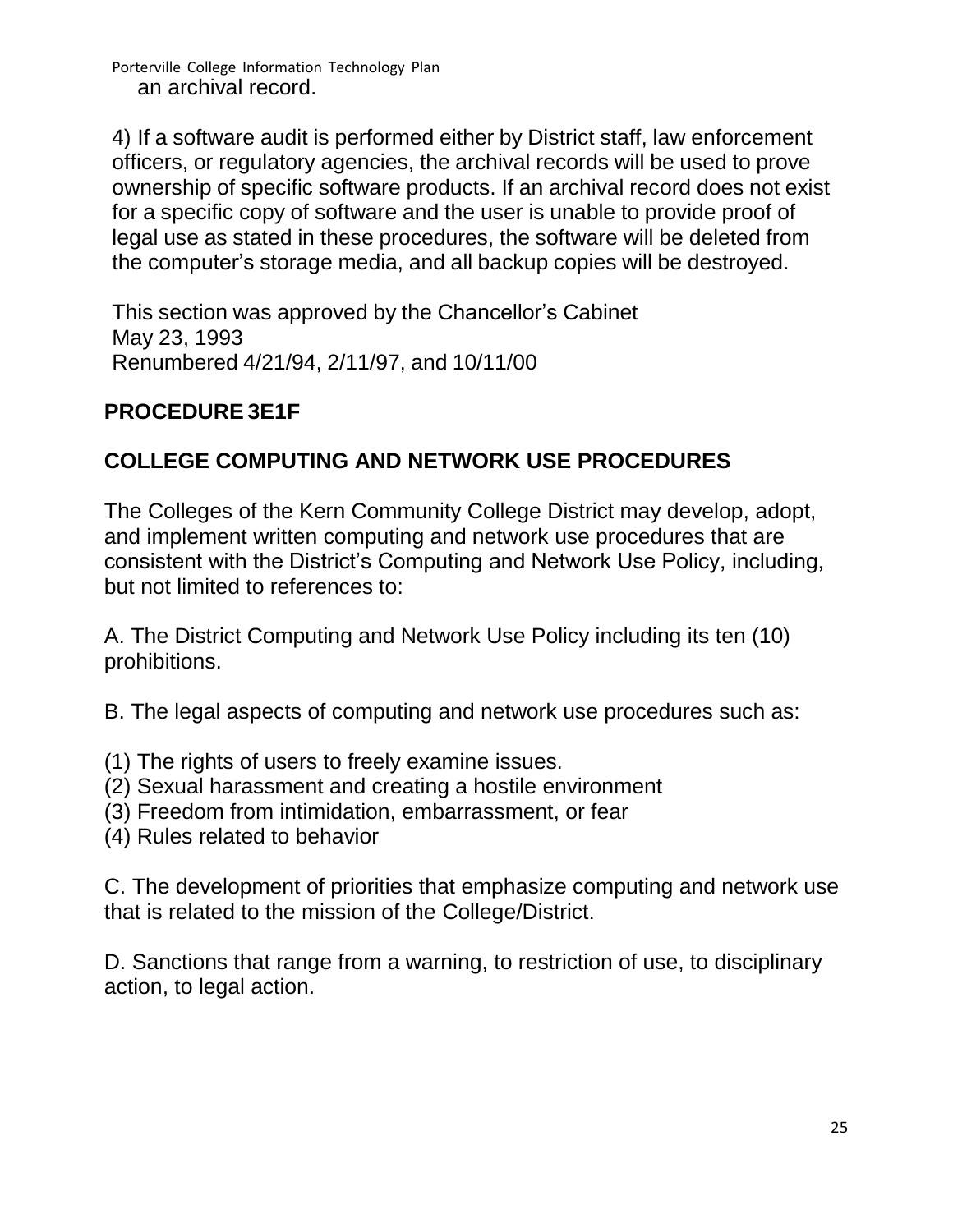E. College Computing and Network Use Procedures will have the approval of the President, will be given wide dissemination to users, and will be forwarded to the District Director, Information Technology.

Reviewed and Recommended by Chancellor's Cabinet September 16, 2008

Reviewed and Recommended by District Consultation Council May 18, 2009

## <span id="page-25-0"></span>**WEB PAGE GUIDELINES**

Information presented on the PC website should be accurate, timely and germane, while still allowing for an appropriate measure of freedom of expression. For these reasons, a periodic review and evaluation of sites is needed. This web page guideline procedure is the first step in establishing reasonable standards. The procedures include a listing of page elements, recommended style guidelines and suggestions.

## **PC Web Content Editor:**

The Porterville College Web Content Editor will review all PC website content submissions and website links. The Web Content Editor monitors materials attached to the PC home page for compliance to Porterville College and Accessibility standards. Before content is submitted to the Web Content Editor, Division Chairs or the appropriate department head may review them and recommend approval to post on the website.

## **Web Pages:**

Web pages represent both the college and the faculty or staff member's best effort. The pages should:

- Reflect a high level of excellence related to the educational program, student service areas or college activities
- Support the mission and goals of the college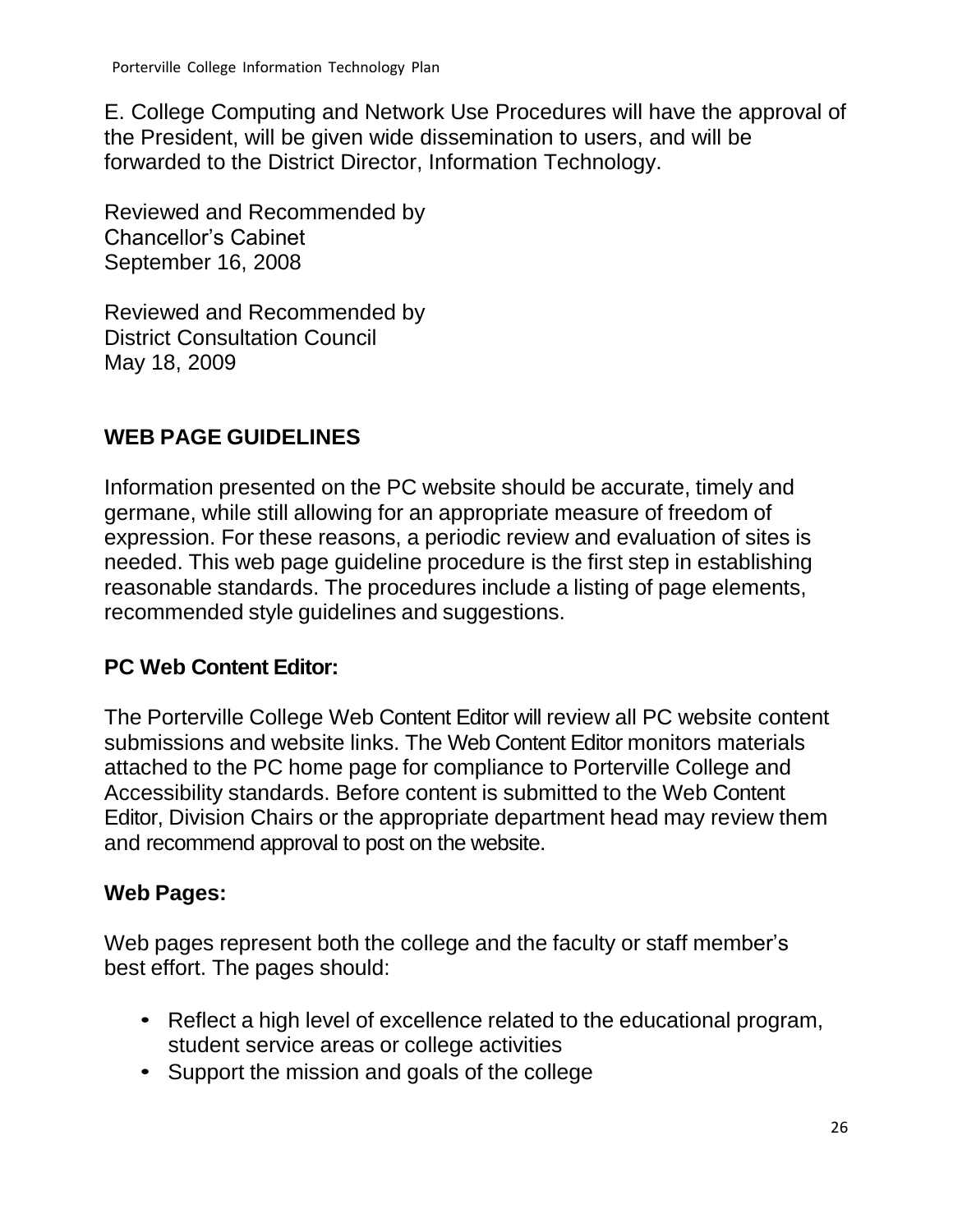## **General Website Content Standards:**

- Web pages must conform to Section 508 Accessibility Standards. (Please see Accessibility Guide Sheet)
- Porterville College's name must appear in the page title *and* near the top of the page.
- Links returning to the PC home page: [www.portervillecollege.edu](http://www.portervillecollege.edu/) must be on each page.
- The title of the department or division or subject identifier should be located near the top of the web page.
- The initiator is responsible for the currency and revision of his/her web site. These revision or updates should be forwarded to the Web Content Editor in a timely manner.
- Materials approved by division or department heads are published to the web server and, after review by the Web Content Editor, linked to the PC Web Page.
- External links are related to the website theme.

## **It is important to the college that our web sites:**

- Have correct and timely information.
- Have content appropriate for our audience.
- Are branded appropriately.
- Are easy to use.
- Comply with Section 508 and other applicable laws.
- Are interactive where appropriate. (Use technology for a purpose)
- Use correct grammar and spelling.

## **As such, we recommend the following policies:**

- With few exceptions, sites that have not been updated at least once in the last 6 months will be removed.
- Monthly reviews are recommended. Exceptions will include archived information like past class schedules, catalogs, publications, history, etc.
- Agreeing to have information posted on a page within the website obligates the requestor to provide updates in a timely manner. If at any point a department page does not have someone assigned to provide regular updates, the page or site will be removed.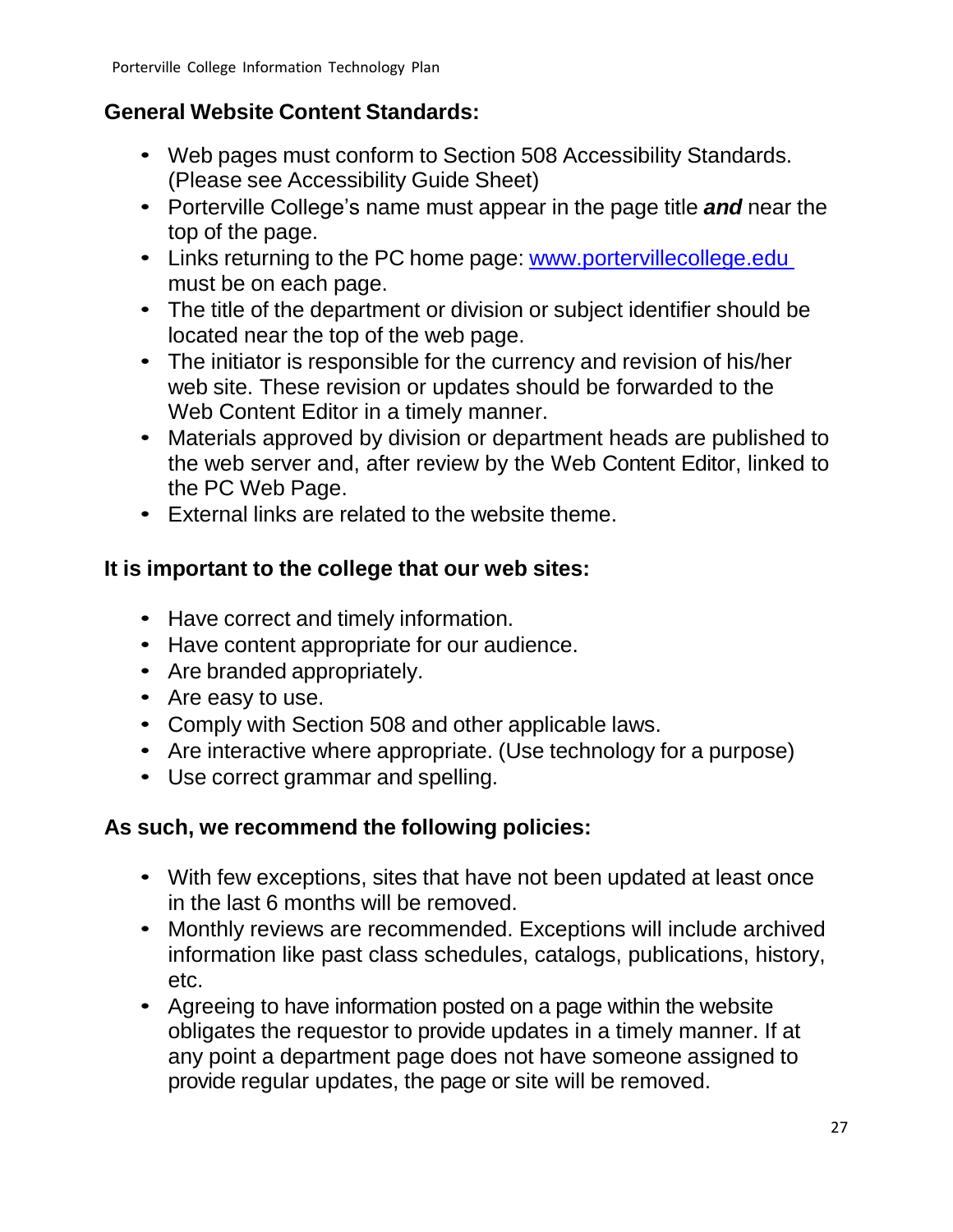• Content will be managed and updated by the Web Content Editor or assigned campus staff. The Web Content Editor will manage the placement content within our site. Content that is particularly useful and is regularly updated will be featured more prominently.

# **Unacceptable Materials:**

These materials or practices are unacceptable because they may violate copyright laws, accepted practice or protocol:

- Copyrighted materials in any form, unless granted written permission and identified as such, or material is classified as public domain.
- Confidential information as defined by laws or KCCD policy.
- Photographs or videos of persons without the authors/publishers expressed written permission
- Personal, private or commercial activities or advertisements.
- Other content/material prohibited by law or KCCD policy.

# **Other Thoughts:**

The PC site showcases current and upcoming events or activities. If there is something that faculty or staff would like to place on the site, the must contact the Web Content Editor. The PC website, like the Internet, is in a constant state of flux. The basic nature of both systems is change.

# <span id="page-27-0"></span>**MEDIA SERVICES GUIDELINES**

One of the most vital support services the Information Technology Department provides is Media Services. Media Services can provide many support functions to faculty and staff. Services include but are not limited to, equipment checkout and service, media duplications, multimedia support, video tapping and editing. The following list of Media Services guidelines has been developed to help identify the services available.

# **Duplication:**

CD's and DVD's can be copied by high-speed duplicators (if NOT in violation of copyright). Media will be duplicated within 48 hours (unless in large quantity).